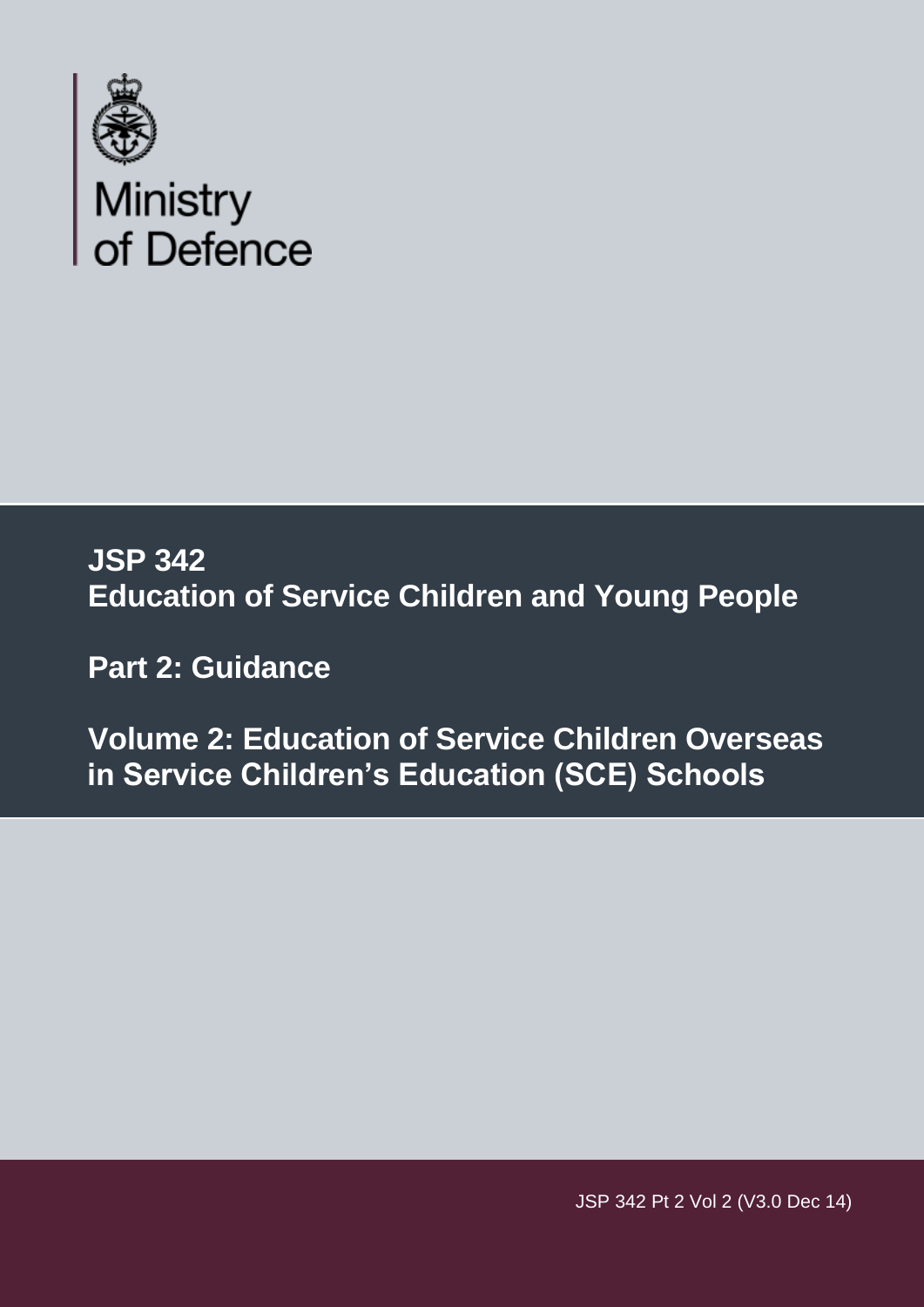### <span id="page-1-0"></span>**Foreword**

This Part 2 JSP provides guidance in accordance with the policy set out in Part 1 of this JSP; the guidance is sponsored by the Director Children and Young People as the Defence Authority for the Education of Service Children. It provides policy-compliant business practices.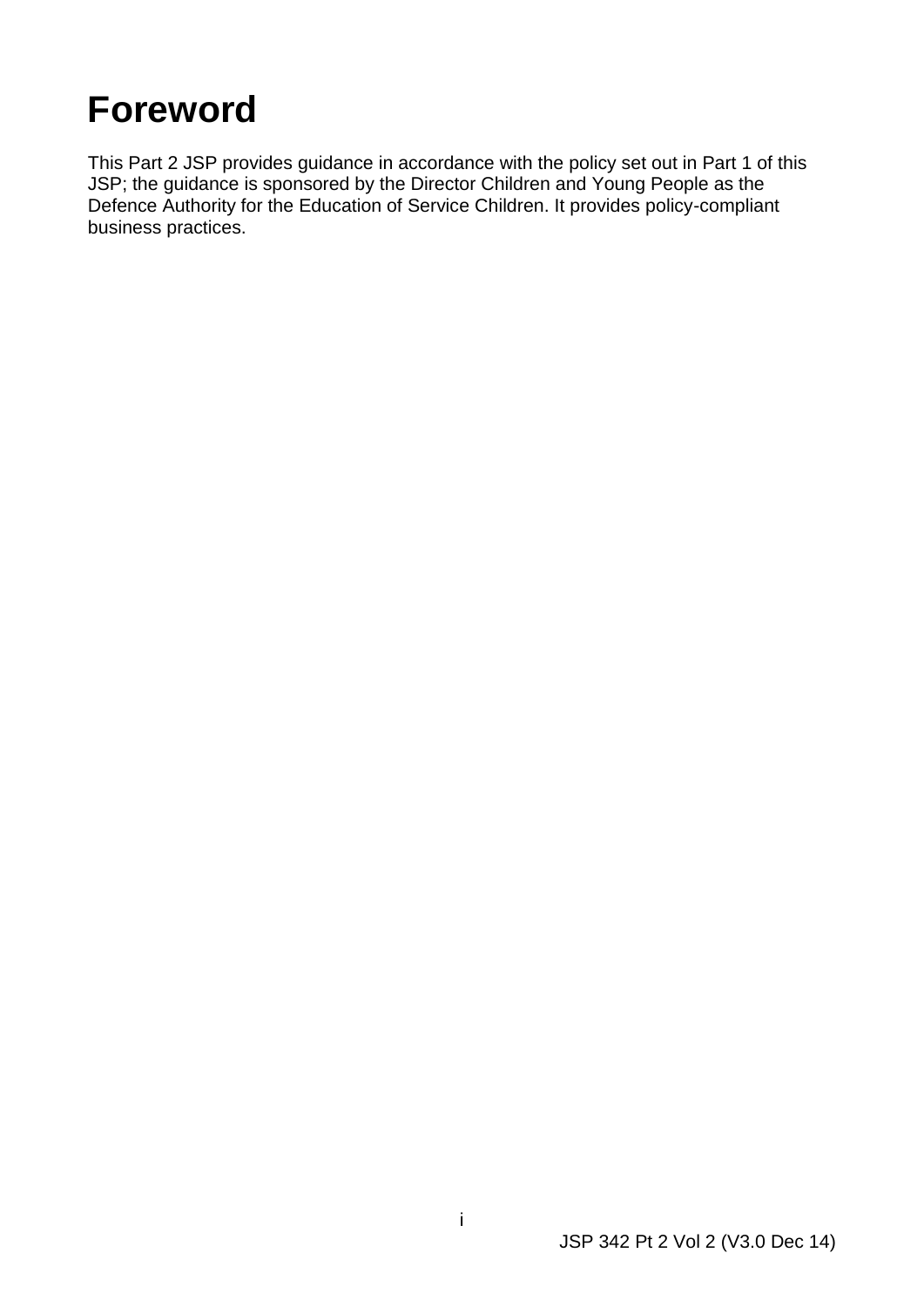### <span id="page-2-0"></span>**Preface**

#### **How to use this JSP**

 1. JSP 342 is intended as a guide to policy and regulation relating to the education of responsible for the provision of education of Service children, those Service staff (and Service children wherever they might be in the world. It is designed to be used by staff other eligible staff) who have children and for Commands. This JSP contains the policy and direction on the education of Service children and guidance on the processes involved and best practice to apply. This JSP will be reviewed at least annually.

2. The JSP is structured in two parts:

a. Part 1- Directive, which provides the direction that must be followed in accordance with statute or policy mandated by Defence or on Defence by Central Government.

 $b_{-}$  the user to comply with the Directive(s) detailed in Part 1. Due to the diverse range of education provision available, JSP 342 Part 2 has divided into the following Volumes: Part 2 - Guidance, which provides the guidance and best practice that will assist

 $(1)$ Volume 1: Education of Service Children in the UK – this volume.

(2) Volume 2: Education of Service Children Overseas in Service Children's Education (SCE) Schools

 $(3)$ (3) Volume 3: Education of Service Children Overseas in Non SCE Schools

 $(4)$ (4) Volume 4: Education of Service Children in Early Years Foundation Stage (EYFS) in the UK and Overseas

#### **Coherence with other Defence Authority Policy and Guidance**

 3. Where applicable, this document contains links to other relevant JSPs, some of which may be published by different Defence Authorities. Where particular dependencies exist, these other Defence Authorities have been consulted in the formulation of the policy and guidance detailed in this publication.

| <b>Related JSPs</b>  | <b>Title</b>                                               |  |
|----------------------|------------------------------------------------------------|--|
| <b>JSP 464</b>       | Tri Srvice Accommodation Regulations (TSARs)               |  |
| <b>JSP 752</b>       | Tri Service Regulations for Allowances                     |  |
| <b>JSP 770</b>       | Tri Service Operational and Non Operational Welfare Policy |  |
| <b>JSP 800 Vol 5</b> | Defence Movements and Transport Regulations                |  |
| <b>JSP 834</b>       | <b>Safeguarding Children</b>                               |  |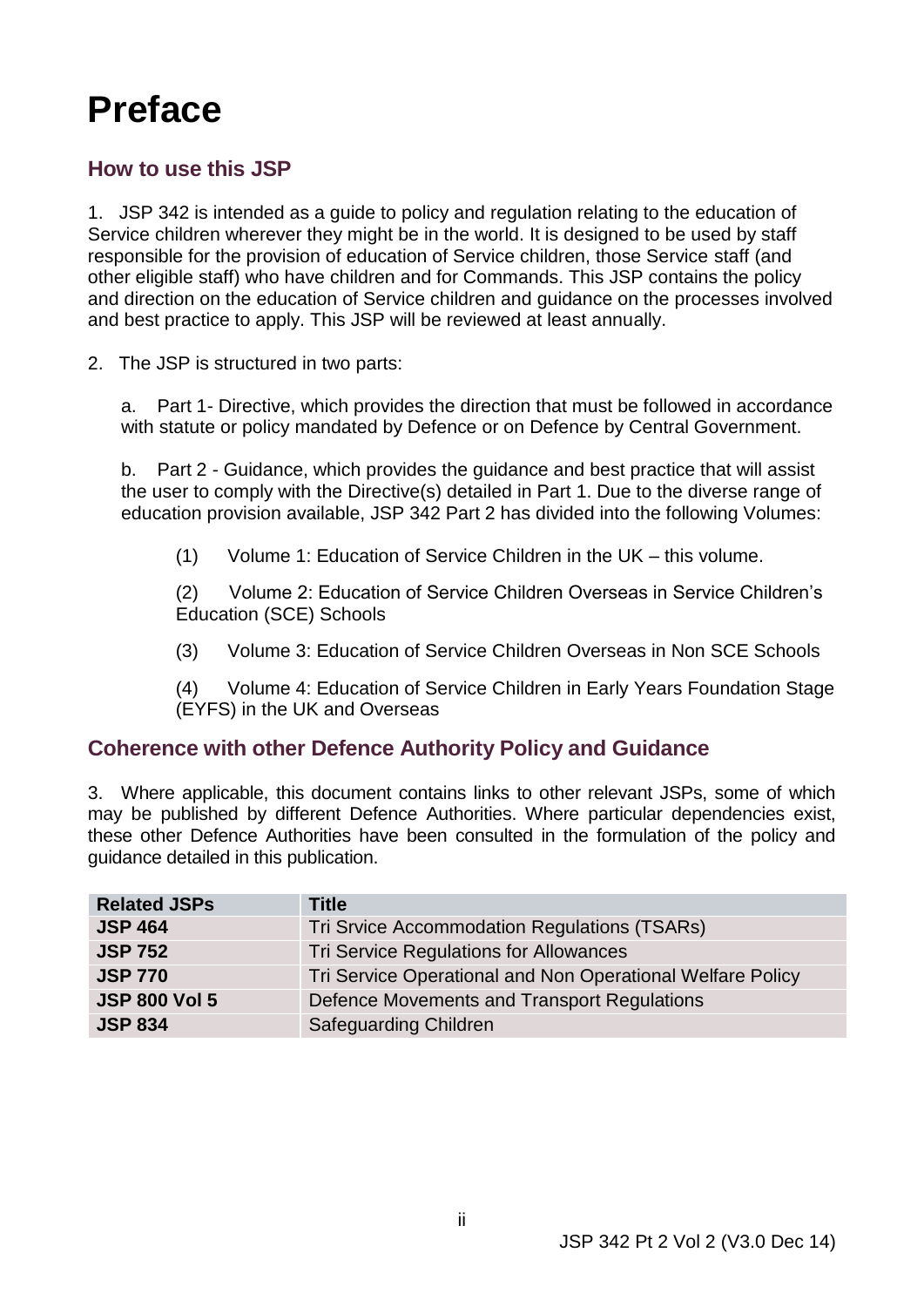#### <span id="page-3-0"></span> **Further Advice and Feedback - Contacts**

 4. The owner of this JSP is the Director Children and Young people (DCYP). For further information on any aspect of this guide, or questions not answered within the subsequent sections, or to provide feedback on the content, contact:

| <b>Job Title/E-mail</b> | <b>Project focus</b>               | <b>Phone</b>                |
|-------------------------|------------------------------------|-----------------------------|
| DCYP-AD CYP             | <b>General Policy and Guidance</b> | 01980 61 8711<br>94344 8711 |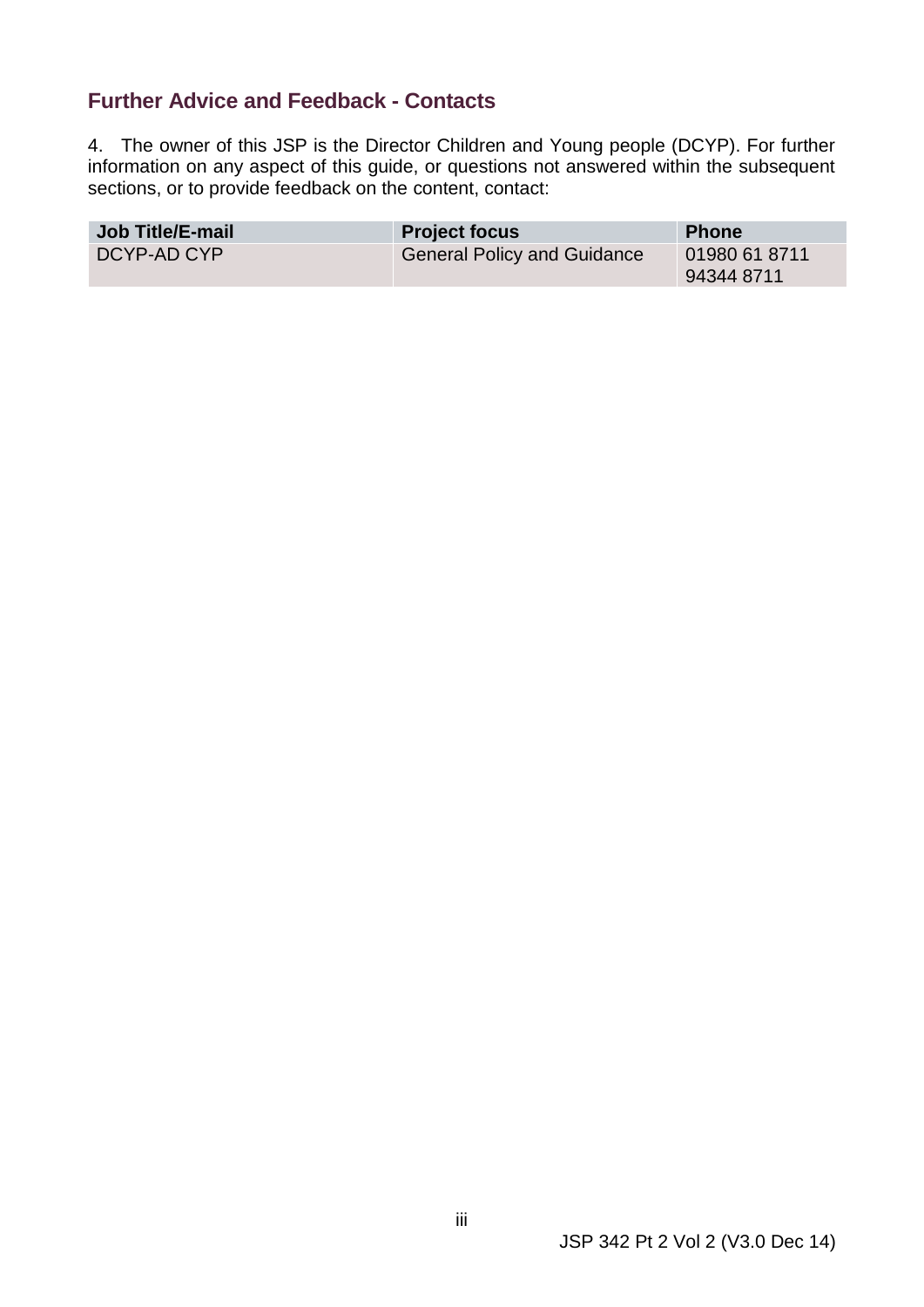### **Contents**

|              | Coherence with other Defence Authority Policy and Guidance  ii             |  |
|--------------|----------------------------------------------------------------------------|--|
|              |                                                                            |  |
|              |                                                                            |  |
| 1            | <b>General</b><br>Support to the Children of Entitled Personnel in BATUS 3 |  |
| $\mathbf{2}$ |                                                                            |  |
| $\mathbf{3}$ |                                                                            |  |
| 4            |                                                                            |  |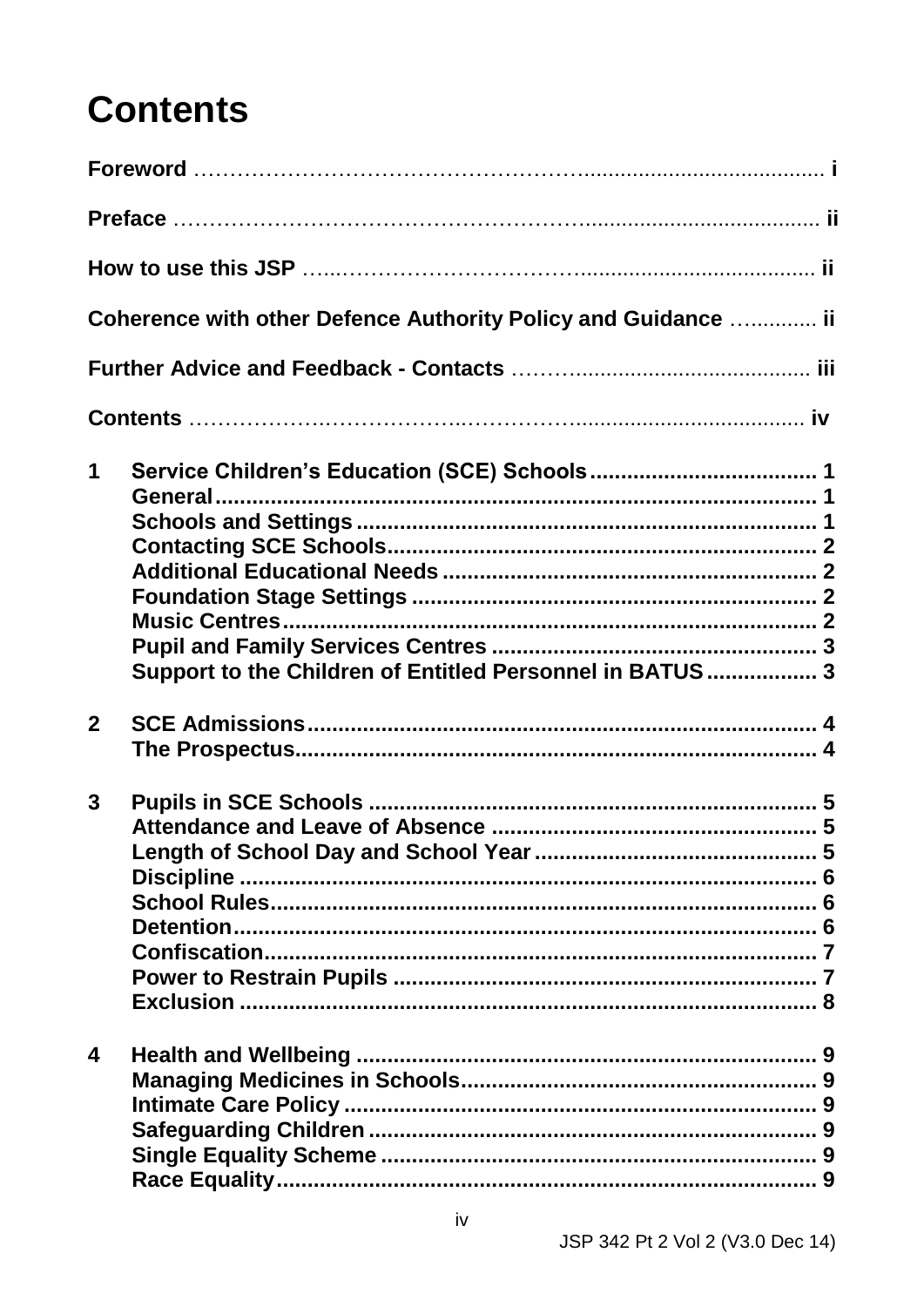|                | Age, Sexual Orientation, Religion and Belief  11                 |  |
|----------------|------------------------------------------------------------------|--|
|                |                                                                  |  |
|                |                                                                  |  |
| 5              | Record Keeping, the Curriculum and Assessment 13                 |  |
|                |                                                                  |  |
|                |                                                                  |  |
|                |                                                                  |  |
|                |                                                                  |  |
|                |                                                                  |  |
|                |                                                                  |  |
|                |                                                                  |  |
| 6              | Provision of Special and Additional Needs in SCE Schools 16      |  |
|                | Special and Additional Educational Needs (SAEN) Provision in SCE |  |
|                |                                                                  |  |
|                | SCE Accessibility Strategy and School Accessibility Plans 16     |  |
| $\overline{7}$ |                                                                  |  |
|                |                                                                  |  |
| 8              |                                                                  |  |
|                |                                                                  |  |
| 9              |                                                                  |  |
|                |                                                                  |  |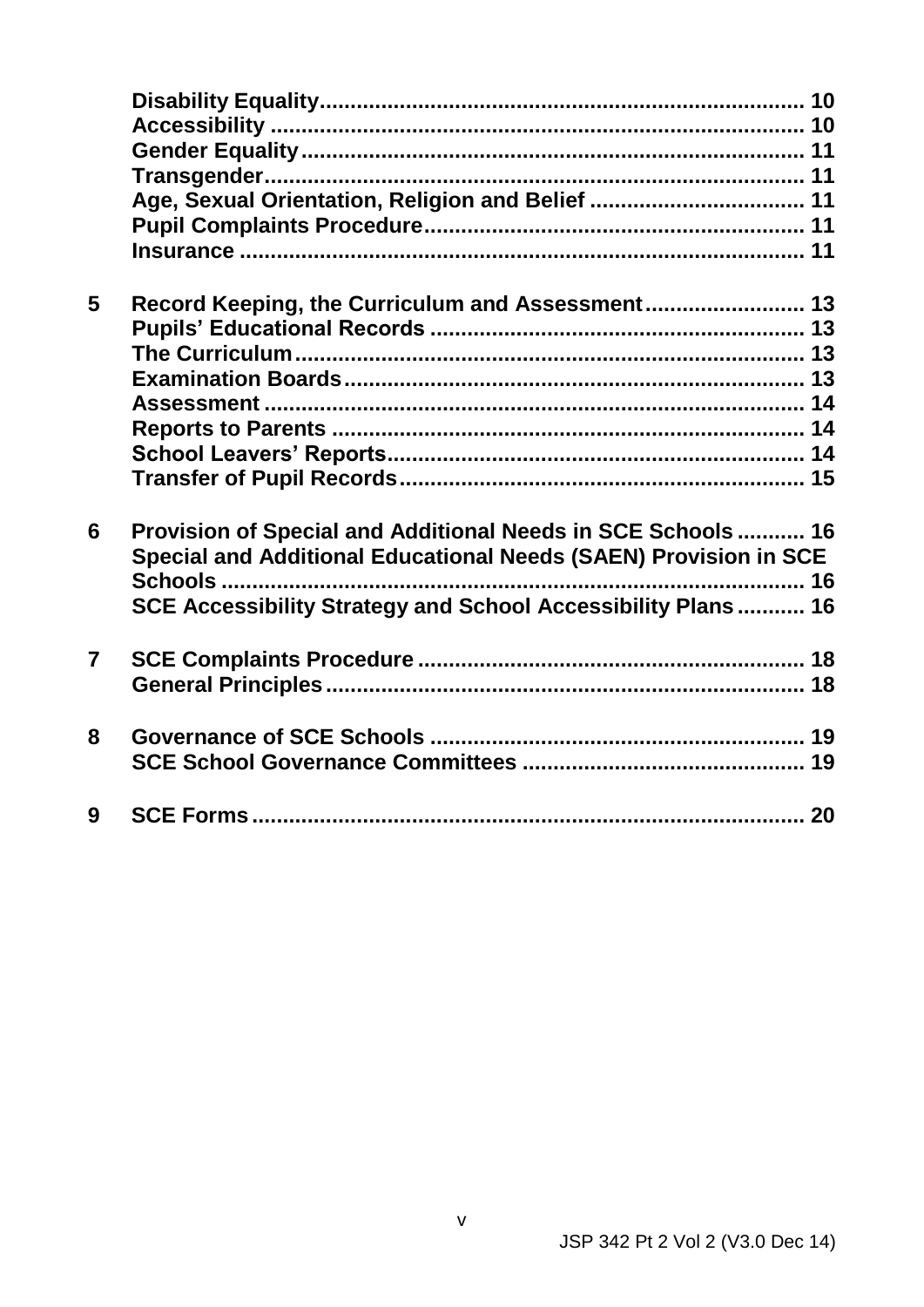### <span id="page-6-0"></span>**1 Service Children's Education (SCE) Schools**

#### <span id="page-6-1"></span>**General**

 Cyprus and Germany. In Gibraltar SCE provide a foundation stage setting and there are 1. SCE provides primary schools in parts of Germany, Cyprus, the Falkland Islands, Brunei and Italy. There is also a middle school in Germany and secondary schools in also SCE schools in Belgium and the Netherlands as part of the International Schools setting.

 Standards in Education (Ofsted). Inspection reports can be found on the Ofsted website. it is not always possible to provide for children with severe or specialist needs. 2. SCE schools follow the English education system as closely as possible. Children take the same Key Stage tests as in England and the schools are inspected by the Office for SCE does its best to provide for Special Educational Needs or Disability (SEND) however

 3. SCE aims to mirror the State education system in England for those aged 3 to 19 and to ensure that children benefit from their stay overseas.

 Germany, provide day-to-day direction to the core functions of planning, policy and assuring structure and resources. 4. SCE Headquarters is located in Upavon; the Director of Education leads the service. Assistant Directors and a small team of senior managers, some of whom are based in

 5. A forward SCE office is based in Cyprus with day to day responsibility for service provision in Cyprus and "Rest of the World"<sup>1</sup> schools.

#### <span id="page-6-2"></span> **Schools and Settings**

6. SCE Schools and Foundation Stage settings are located in, Germany, Italy, Cyprus, Gibraltar, Falkland Islands and Brunei, Belgium and the Netherlands.

7. SCE schools follow the English National Curriculum, administer national curriculum tests and public examinations and are inspected by Her Majesty's Inspectorate (HMI). Teachers in SCE schools are UK qualified professionals especially recruited for service in SCE schools. SCE provides a very comprehensive programme of training and development for its staff.

 8. Except for very small isolated detachments, primary schools are established in all overseas commands. Secondary school provision is available for all pupils in North West Europe and Cyprus. All secondary schools are run on comprehensive lines.

 9. Transfer from primary to secondary school usually takes place at the end of Year 6 (age 11), except in Sennelager, Germany, where children transfer at the end of Year 3 or 4 from a First school to a Middle school and into a Secondary school at the end of Year 8.

 10. Children will be given a place at the designated school for the area in which the family is to be quartered. Parents may express a preference for their child to attend an alternative

<sup>-</sup> $1$  Rest of the World means those SCE schools not in Germany or Queen Victoria School, Scotland.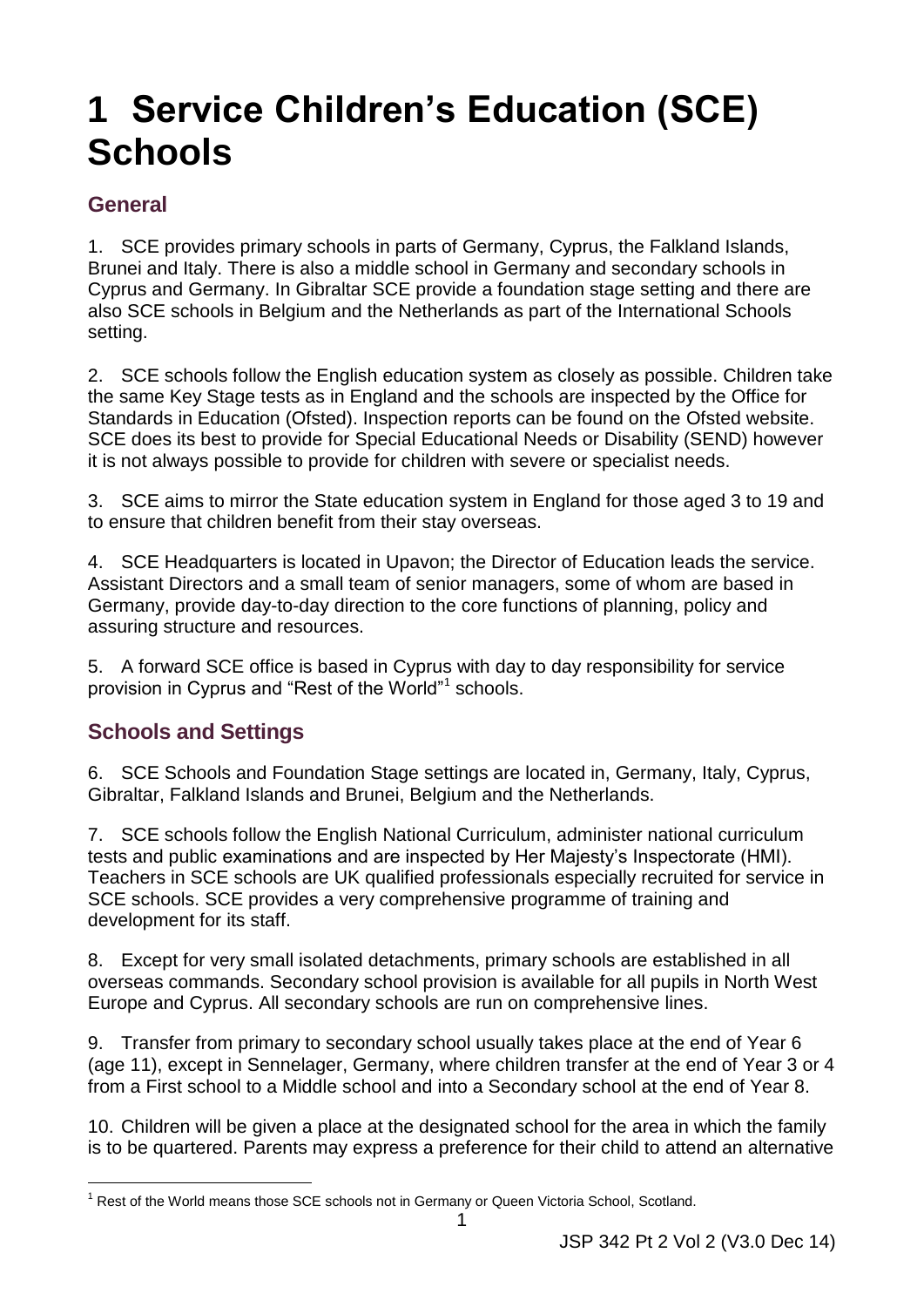SCE school. The SCE scheme for parental preference is described in Pt 1 Ch 6 Para 35 of this JSP.

#### <span id="page-7-0"></span> **Contacting SCE Schools**

11. SCE schools can be contacted as follows:

| Location           | <b>Contact Details</b>                                              |
|--------------------|---------------------------------------------------------------------|
| <b>SCE Germany</b> | Business Manager: Civ: +49 (0)5219<br>254 ext 3604 Mil: 94808 16304 |
| <b>SCE Cyprus</b>  | SAEO PA: Civ +357 (0)2596 3978<br>Mil: 94120 3978                   |
| HQ SCE, Upavon     | Business Support: Civ: +44 (0)1980<br>61 5166 Mil: 94344 5166       |

#### <span id="page-7-1"></span> **Additional Educational Needs**

12. Children with a wide range of special and or additional educational needs are supported in SCE schools. However, SCE does not have any special schools, special units or pupil referral units, and is unable to make provision overseas for the complete range of special needs.

13. Further details regarding special and additional needs provision overseas are given in JSP 820 Tri Service Disability and Additional Needs policy.

 14. JSP 770 Tri Service Operational and Non Operational Welfare provides guidance on particularly those who have a child with a Special Educational Need (SEN) prior to an the supportability checking process which should be followed by all Service personnel but overseas posting.

#### <span id="page-7-2"></span> **Foundation Stage Settings**

 15. Publically funded Foundation Stage education begins when children reach the age of first and primary schools make provision for children in the first year of the Foundation Stage ("Foundation Stage 2" or "FS2"). The majority of first and primary schools also have provision for children in their first year of the Foundation Stage ("Foundation Stage 1" or three and lasts until the end of the school year in which their fifth birthday falls. All SCE "FS1"), either on the school site or separately located.

#### <span id="page-7-3"></span> **Music Centres**

16. SCE Music Centres are established in Germany and in Cyprus. Arrangements for children to receive musical tuition from peripatetic staff and to participate in Saturday morning ensemble sessions are made through the school attended by the child.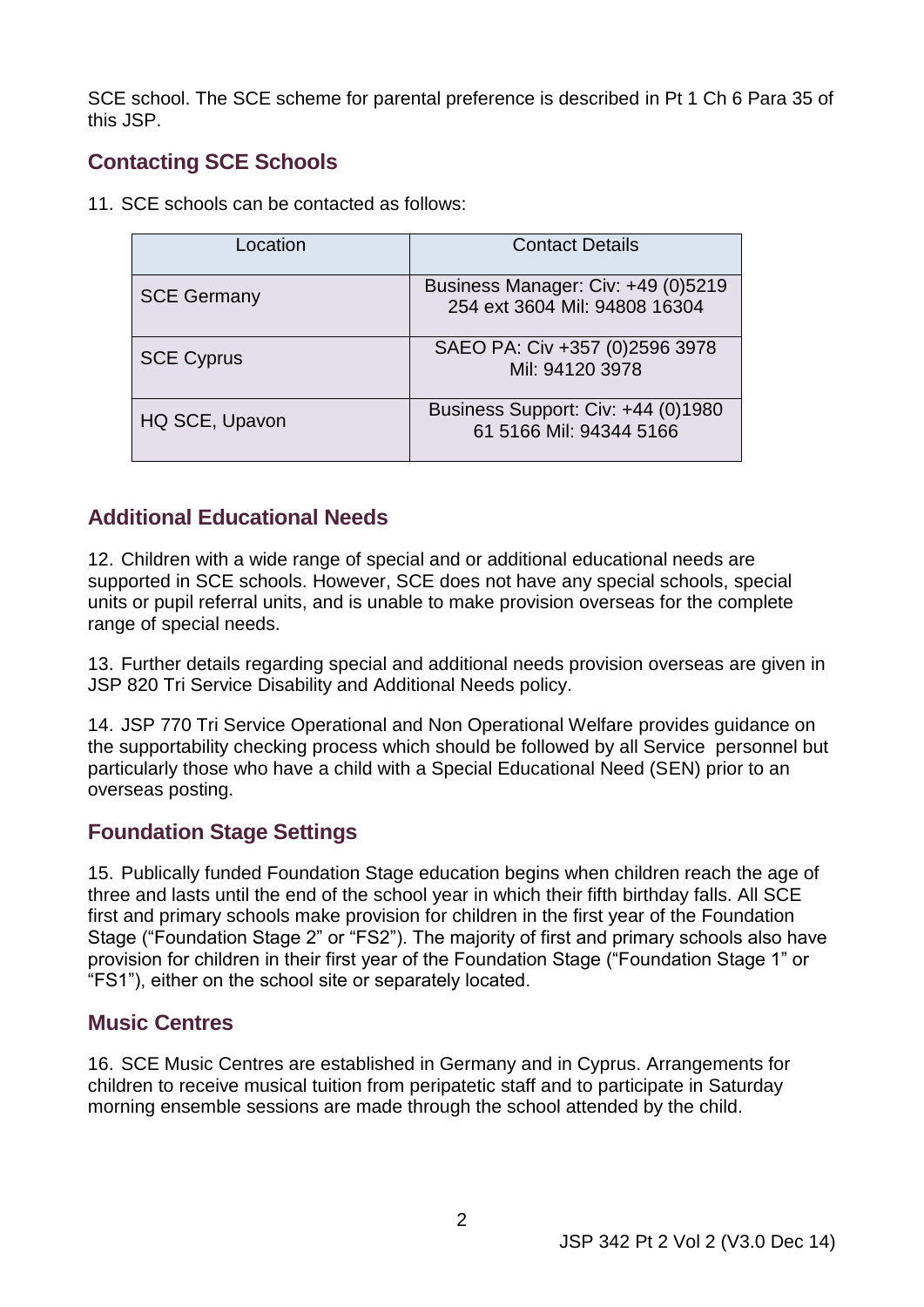#### <span id="page-8-0"></span> **Pupil and Family Services Centres**

 very closely with relevant partner organisations such as the British Forces (Germany) may contact these staff directly. 17. Educational psychologists, social workers and specialist Inclusion Support staff work from SCE Pupil and Family Services Centres in Germany and one in Cyprus. SCE works Health Service and the Army Welfare Service. Although referrals to specialist support staff are usually from schools, parents with concerns about their child's progress or behaviour

#### <span id="page-8-1"></span> **Support to the Children of Entitled Personnel in BATUS**

 18. A significant number of children of British Service personnel attend Ralston School, seconded to Ralston School to provide Foundation Stage 2 teaching, as the entitlement to Suffield (BATUS). This is an Alberta government school and follows the curriculum for pupils in Alberta, Canada, rather than the English National Curriculum. A SCE teacher is full time education in the UK education system commences at a younger age than in the Albertan education system.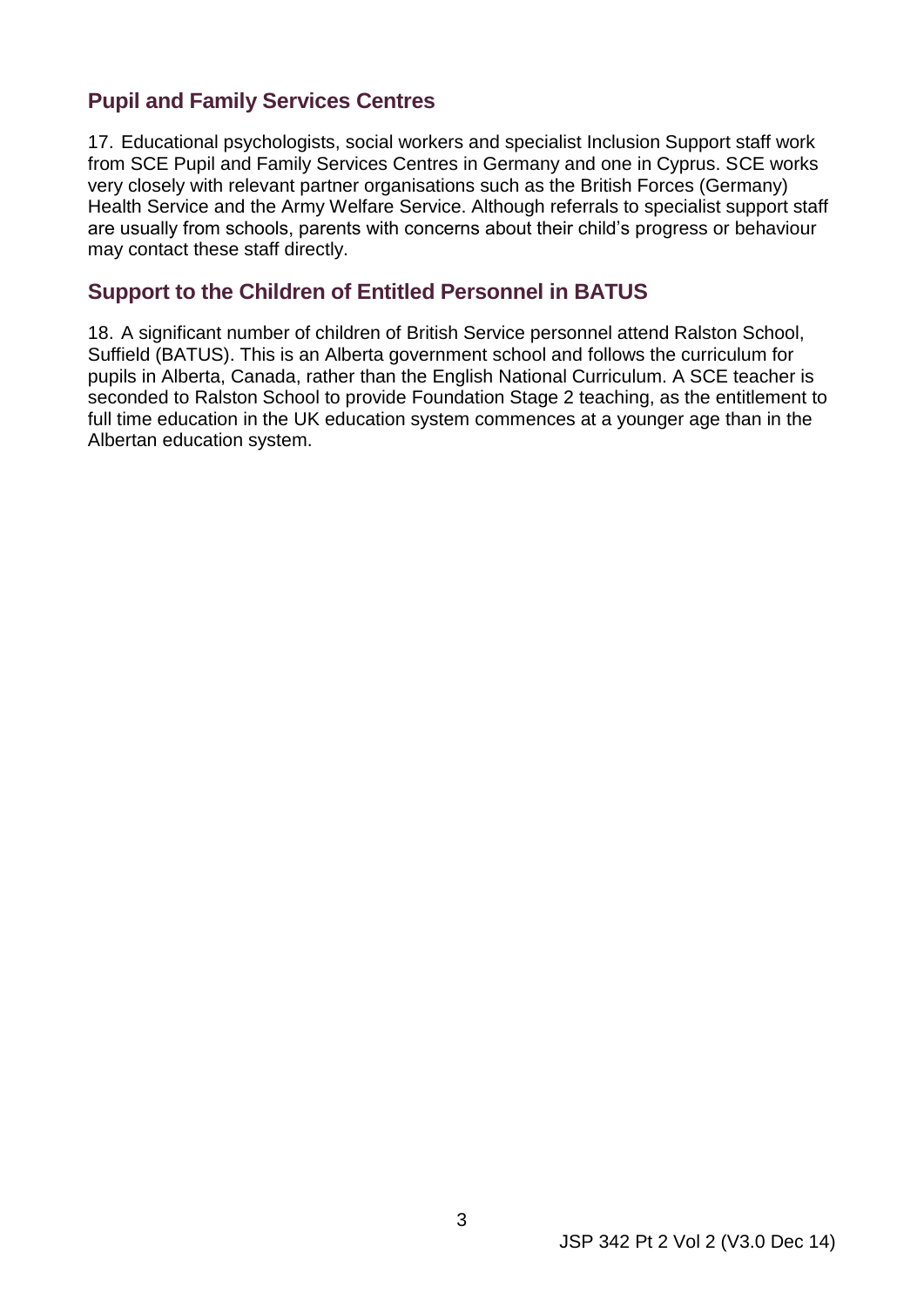# <span id="page-9-2"></span><span id="page-9-0"></span>**2 SCE Admissions**

#### <span id="page-9-1"></span>**The Prospectus**

 1. All SCE schools are required to provide a prospectus for parents and prospective parents. In line with the legal requirement for schools in England, the compulsory content of the prospectus is as follows:

a. Arrangements for the admission of pupils with SEND.

b. Details of steps to prevent disabled pupils being treated less favourably than other pupils.

c. Details of existing facilities to assist access to the school by pupils with disabilities.

d. The school's accessibility plan, giving details of the school's planned programme for increasing access to the school by pupils with disabilities.

 special educational needs and any changes to the policy during the last year. e. Information about the implementation of the school's policy on pupils with

 2. The prospectus must be published annually, at least six weeks before the end of the summer term proceeding the applicable school year.

 3. Schools which have had an Ofsted inspection must provide the parents of all registered pupils with a copy of the report. Parents should be informed of the arrangements for obtaining a copy of the full report.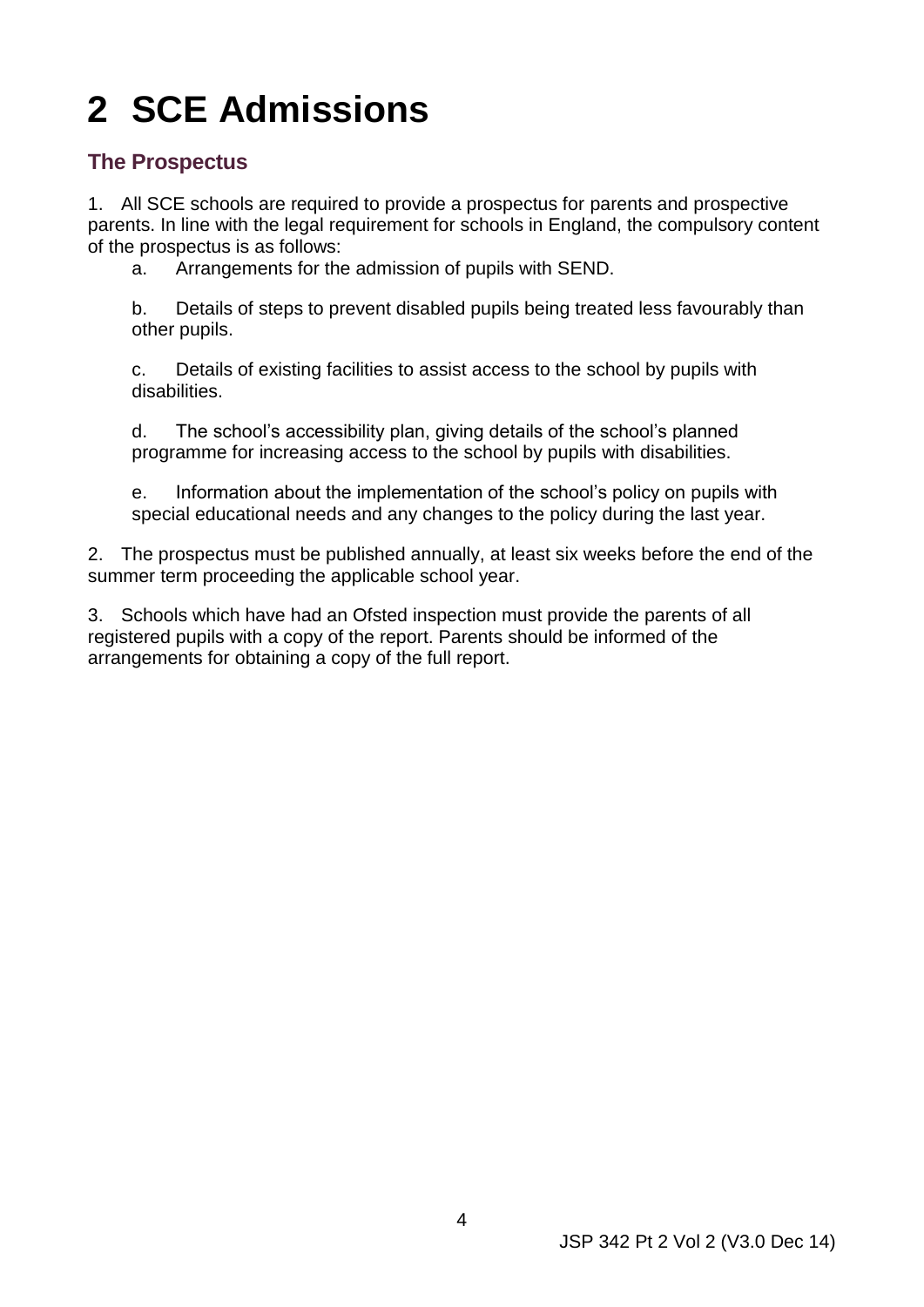# <span id="page-10-3"></span><span id="page-10-0"></span>**3 Pupils in SCE Schools**

#### <span id="page-10-1"></span> **Attendance and Leave of Absence**

 1. It is the duty of the parent/carer of a child of compulsory school age to ensure that their the parent's Head of Establishment in the case of other entitled persons<sup>2</sup>. child receives efficient and suitable full time education. Failure to ensure this happens will be referred to the Commanding Officer where the parent is a member of the Services or to

 2. Efficient full time education will normally be provided through attendance at school. Service families. Parents who undertake to home educate must, however, accept full financial responsibility and ensure suitable full time education is provided. Parents may elect to home educate at any stage of compulsory school age and are not required to register or seek approval from the Local Authority (in the UK) or SCE if serving abroad. Home education is a significant commitment, which is rarely undertaken by

 3. In SCE the Assistant Director (Pupil & Family Services) (Civ +49(0)5254 982 4926, Mil: 94879 4926) is the officer responsible for elective home education policy and procedures. Parents who are home educating are encouraged to inform SCE that they are doing so; they will be given an opportunity to discuss the provision they are making for their child's education either individually or in small groups facilitated by SCE.

 of the morning session and once during the afternoon, whether the pupil is present, absent, engaged in an approved, supervised educational activity off-site, or unable to attend due to exceptional circumstances as defined in regulation  $6(5)^3$ . If a compulsory unauthorised. It must also record the nature of any approved, supervised educational 4. By law, schools are required to record in the attendance register once at the beginning school-age pupil is absent the register must show whether the absence is authorised or activities.

5. SCE policy on term time absence is located here:

[https://www.gov.uk/government/uploads/system/uploads/attachment\\_data/file/339101/Ter](https://www.gov.uk/government/uploads/system/uploads/attachment_data/file/339101/Term_time_Pupil_Leave__3_.pdf)  m\_time\_Pupil\_Leave\_\_3\_.pdf

#### <span id="page-10-2"></span> **Length of School Day and School Year**

 6. SCE schools must open for pupils for 190 days in each school year, except in the few cases where an SCE school is dependent upon the facilities of a host school which opens be divided into two sessions separated by a lunch hour or break<sup>4</sup>. The school calendar is for fewer days in the year and where alternative measures are impractical. Each day is to determined by HQ SCE after appropriate consultation.

 7. Enough teaching time must be provided to deliver a broad and balanced curriculum that includes the National Curriculum and religious education. In accordance with English guidelines, SCE schools are expected to provide at least the following minimum weekly lesson times:

<sup>-</sup>

 $^2\,$  SOBA(G)3208 refers<br> $^3\,$  The current regulations, The Education (Pupil Registration) (England) Regulations 2006, came into force on 1 September 2006

<sup>4</sup> This will be qualified by local circumstances in some territories i.e. Cyprus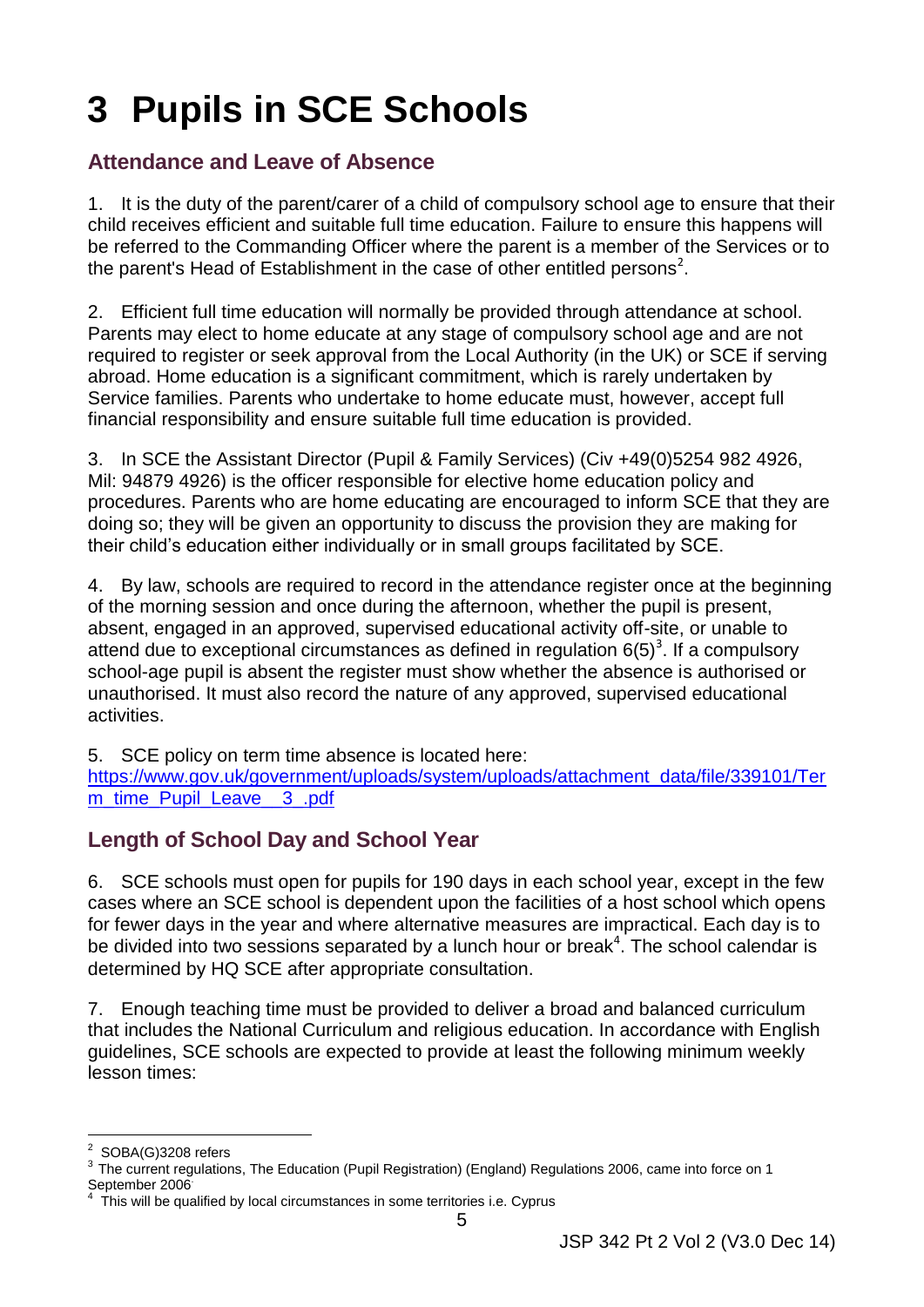- a. 21 hours for pupils in Key Stage 1.
- b. 23½ hours for pupils in Key Stage 2.
- c. 24 hours for pupils in Key Stages 3 and 4.

 must be allowed for all of these activities in addition to the minimum weekly lesson time. 8. These times do not include collective worship, registration, and breaks. Enough time

 9. Details of the starting and finishing times of school sessions must be included in the school prospectus.

10. Changes in the times of school sessions should be introduced only after adequate consultation with parents, school staff, Garrison, or Station transport staff, and the School Governance Committee (SGC). At least three months notice of any changes should usually be given. Changes should not take place at times other than at the beginning of the school year.

#### <span id="page-11-0"></span>**Discipline**

 discipline, behaviour and exclusion apply to SCE schools. 11. The provisions of Part 7 of the Education and Inspections Act 2006 relating to

#### <span id="page-11-1"></span> **School Rules**

 and standards of behaviour. School rules must be reasonable, and should be determined Committee (SGC). Rules must be made known to all pupils, parents and staff, and be included in the school prospectus. Subject to the foregoing, school rules may be enforced 12. The headteacher is responsible for making school rules. The content and scope of school rules is not prescribed but may include matters such as dress, wearing of jewellery, after appropriate consultation with parents and pupils, and with the School Governance against the disapproval of parents.

#### <span id="page-11-2"></span>**Detention**

13. Detention after school is a lawful sanction, even in the absence of parental consent, provided that:

a. Parents have been informed that detention is one of the disciplinary sanctions used by the school.

 b. The detention is imposed by the headteacher or another teacher authorised by the headteacher to do so.

c. At least 24 hours' notice of the detention has been given to the parents in writing.

d. The detention is reasonable in all the circumstances.

 individual cases including: any deployment of the head of household; the age of the child; 14. The teacher giving the detention should have regard to any special circumstances in any special needs which the child may have; any extra risks to the child; any religious requirements; and whether the parent can make suitable arrangements to get the child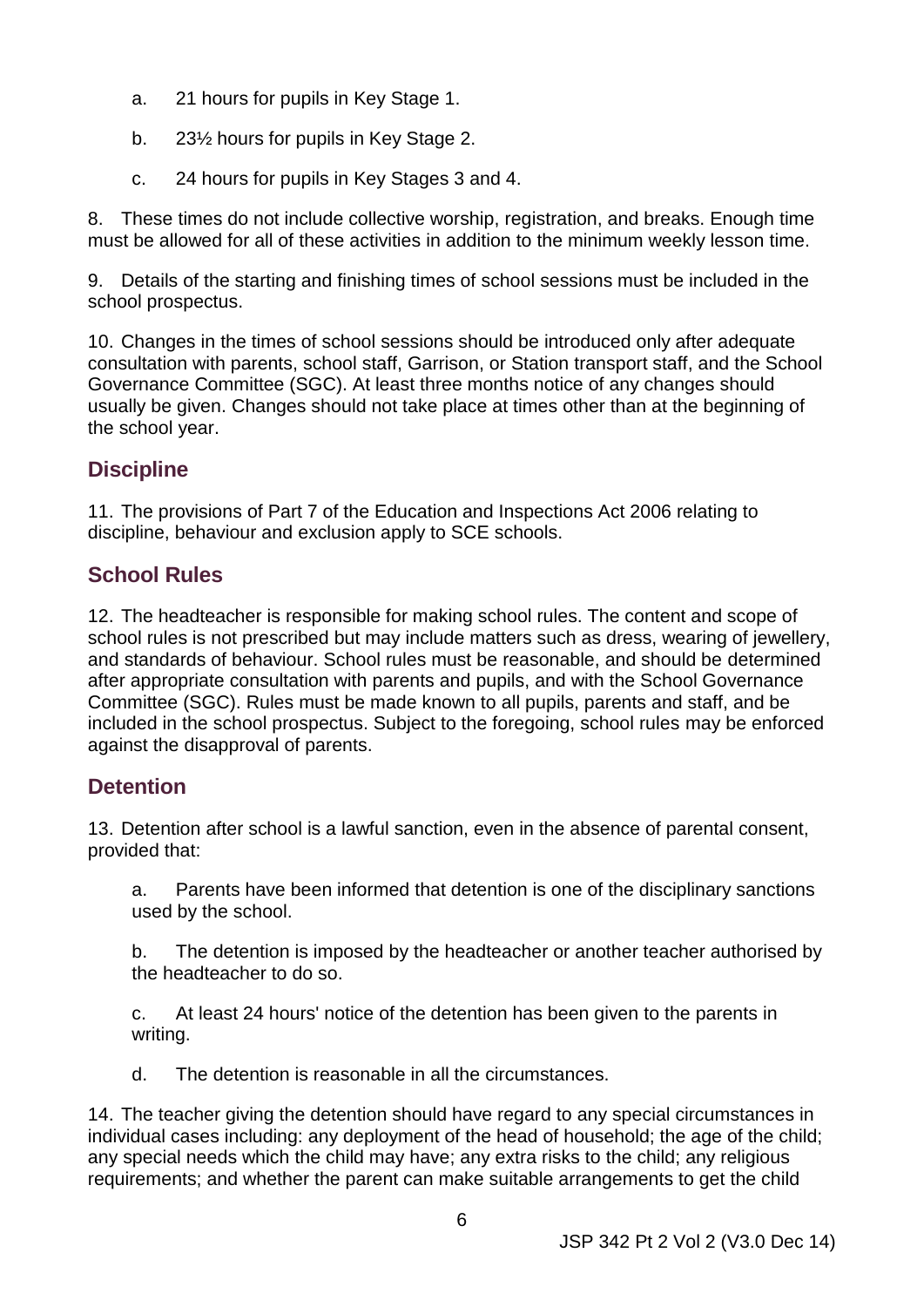home from school after detention. Entitlement to school transport does not of itself exempt a pupil from detention.

15. It is expected that circumstances would rarely warrant the detention out of school hours of children of primary school age.

16. A written record of detentions must be kept.

#### <span id="page-12-0"></span>**Confiscation**

 example, if a pupil is in possession of a dangerous item or an item forbidden by school rules. Articles of little value must be returned no later than the end of the week in which 17. Teachers have authority to confiscate pupils' property where this is reasonable, for they are confiscated. Articles of value must be returned by the end of the school day on which they are confiscated. Articles which the pupil should not possess, e.g. cigarettes, should normally be returned direct to the pupil's parent. School staff must take reasonable care of confiscated property.

#### <span id="page-12-1"></span> **Power to Restrain Pupils**

 has published policy and guidance on the use of restrictive physical intervention in its 18. In rare instances, it may be necessary for a member of staff to restrain a pupil. SCE schools

[\(https://www.gov.uk/government/uploads/system/uploads/attachment\\_data/file/339092/Re](https://www.gov.uk/government/uploads/system/uploads/attachment_data/file/339092/Restrictive-Physical-Intervention_Final-U.pdf)  strictive-Physical-Intervention Final-U.pdf). This underpins that reasonable force will only be used as a last resort to stabilise a situation, and only by teachers and other staff who are authorised by the headteacher to do so.

 such force as is reasonable, in the circumstances, to prevent a pupil from doing any of the 19. A teacher or member of school staff authorised to do so by the headteacher may use following:

- a. Committing a criminal offence.
- b. Injuring themselves or others.
- c. Causing damage to property (including the pupil's own property)

d. Engaging in any behaviour prejudicial to maintaining good order and discipline at the school or among any of its pupils, whether that behaviour occurs during a teaching session or otherwise.

In these circumstances, the intervention does not amount to corporal punishment.

20. A record must be kept by the school of all instances where restrictive physical intervention is used.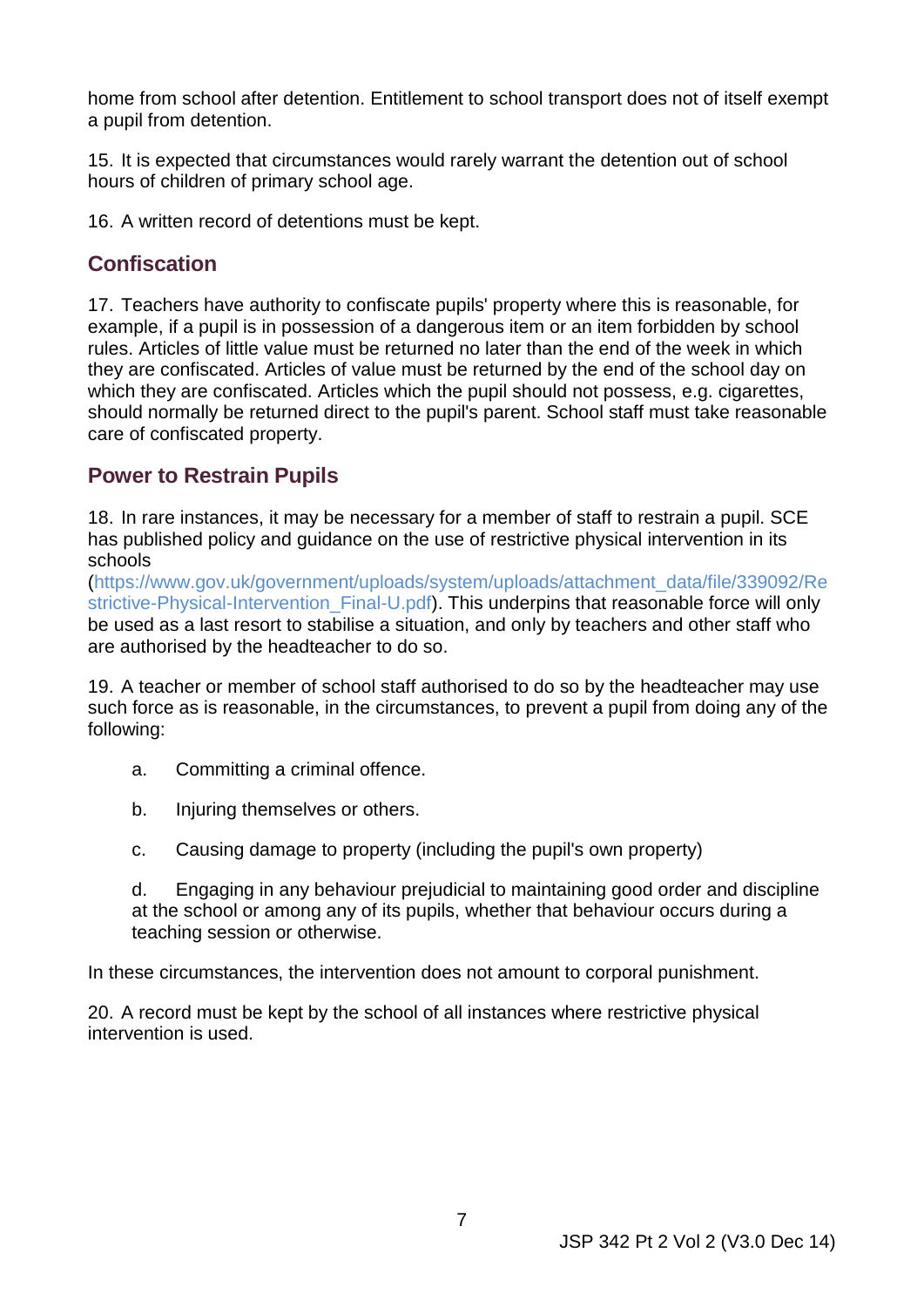#### <span id="page-13-0"></span>**Exclusion**

21. SCE Exclusion Policy 2013 is based on the DfE 2012 statutory guidance, ' Exclusion from maintained schools, Academies and pupil referral units in England - A guide for those with legal responsibilities in relation to exclusion'. Full details of the process are at:

40220-Exclusion\_Guidance\_2013-U.pdf [https://www.gov.uk/government/uploads/system/uploads/attachment\\_data/file/339112/201](https://www.gov.uk/government/uploads/system/uploads/attachment_data/file/339112/20140220-Exclusion_Guidance_2013-U.pdf)  [40220-Exclusion\\_Guidance\\_2013-U.pdf](https://www.gov.uk/government/uploads/system/uploads/attachment_data/file/339112/20140220-Exclusion_Guidance_2013-U.pdf) 8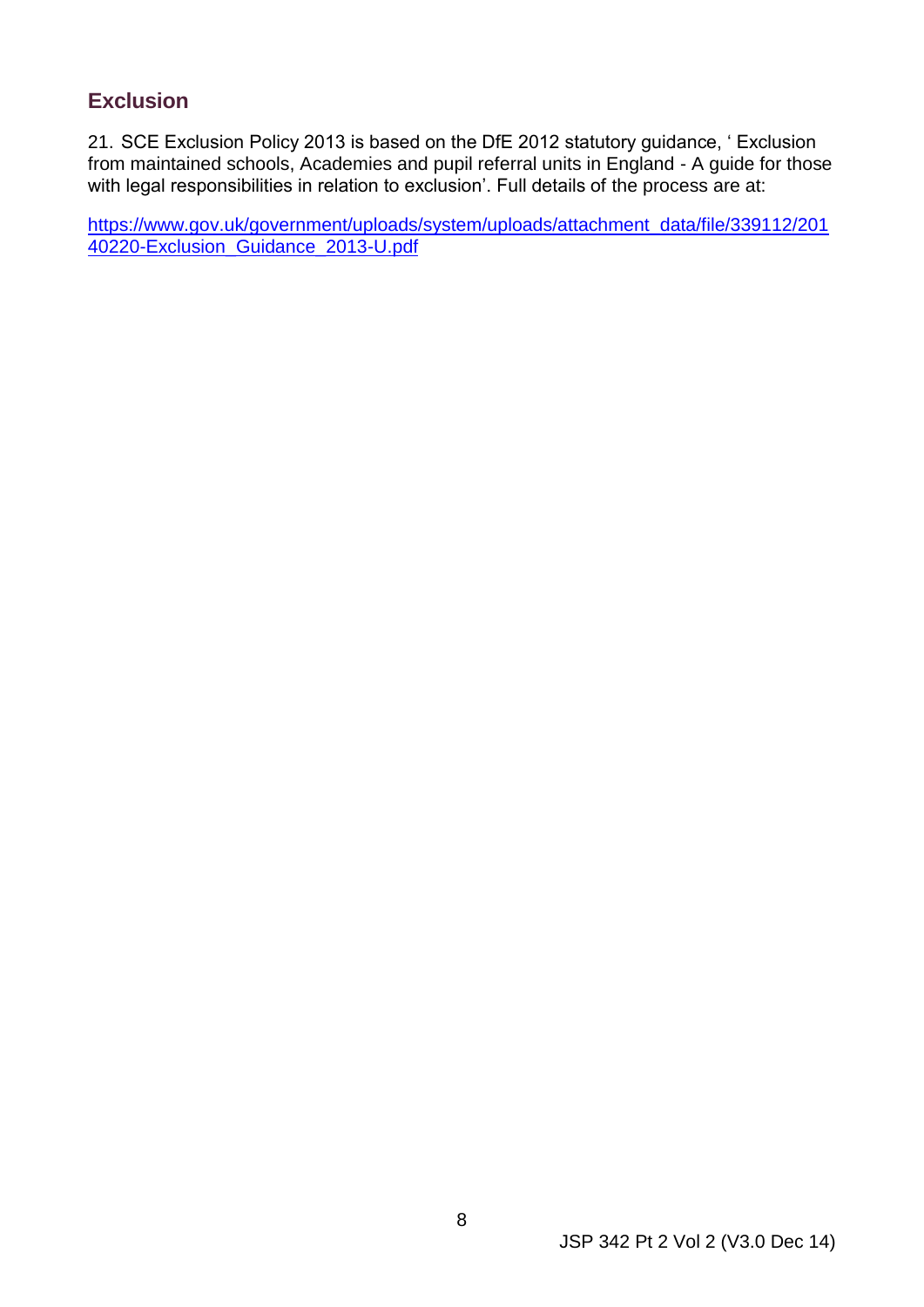# <span id="page-14-0"></span>**4 Health and Wellbeing**

#### <span id="page-14-1"></span> **Managing Medicines in Schools**

1. Current policy is at:

https://www.gov.uk/government/uploads/system/uploads/attachment\_data/file/339077/ Managing\_Medicines\_1\_.pdf

#### <span id="page-14-2"></span> **Intimate Care Policy**

2. SCE policy on intimate care can be found at:

[https://www.gov.uk/government/uploads/system/uploads/attachment\\_data/file/339027/](https://www.gov.uk/government/uploads/system/uploads/attachment_data/file/339027/Intimate_Care_Policy_final.pdf)  [Intimate\\_Care\\_Policy\\_final.pdf](https://www.gov.uk/government/uploads/system/uploads/attachment_data/file/339027/Intimate_Care_Policy_final.pdf) 

#### <span id="page-14-3"></span> **Safeguarding Children5**

3. All SCE staff have a duty to safeguard and protect children or young people in their care and should follow the Government's statutory and non-statutory guidance as set out in:

JSP 834 Safeguarding Children

a. JSP 834 Safeguarding Children<br>b. "Working Together to Safeguard Children: A guide to inter-agency working to safeguard and promote the welfare of children (2013).

c. "What to do if you're worried a child is being abused" (2006).

d. Local Command instructions e.g. Standing Orders British Forces Germany 3351.

e. DfE "Keeping Children Safe in Education 2014<sup>6</sup>".

#### <span id="page-14-4"></span> **Single Equality Scheme**

4. Under statutory duties<sup>7</sup> all schools have responsibilities to promote race, disability and gender equality.

#### <span id="page-14-5"></span> **Race Equality**

-

5. SCE is committed to creating education opportunities and systems that are fair and equitable to all. Recognising the diversity of society, SCE will tackle racism, promote equality of opportunity and develop good relations with people from all racial backgrounds. Contributing to the achievement of this goal, SCE has published a racial equality policy.

<sup>&</sup>lt;sup>5</sup> [JSP 834 Safeguarding Children is the key MoD policy document governing the s](https://www.gov.uk/government/publications/keeping-children-safe-in-education)afeguarding of children<br><sup>6</sup> https://www.gov.uk/government/publications/keeping-children-safe-in-education<br><sup>7</sup> The Equality Act 2010 is a legis

 for all; to update, simplify and strengthen the previous legislation; and to deliver a simple, modern and accessible framework of discrimination law which protects individuals from unfair treatment and promotes a fair and more equal society.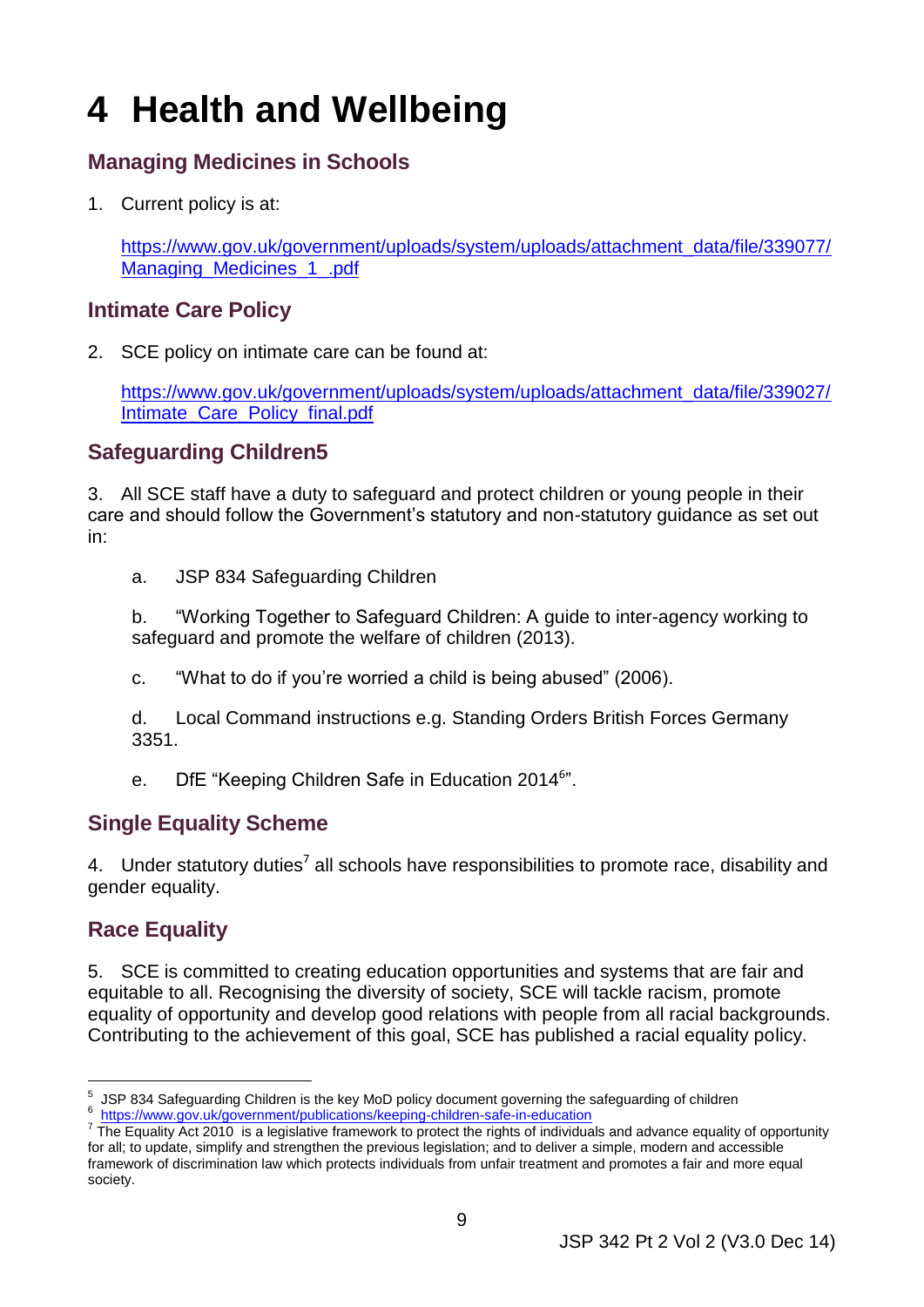The SCE policy sets out the procedures to be used for the reporting and monitoring of racist incidents<https://www.gov.uk/government/publications/sce-school-polices>

 6. Schools and Music Centres are required to send an annual summary of racist incidents<sup>8</sup> to HQ SCE in accordance with the SCE racial equality policy.

7. In addition to the SCE policy, all schools and Music Centres are required to have their own racial equality policy.

#### <span id="page-15-0"></span> **Disability Equality**

 substantial disadvantage and to draw up plans to show how they will increase access to education for disabled pupils in the school's accessibility plans. 8. The Disability Discrimination Act requires schools to not treat disabled pupils 'less favourably', to make reasonable adjustments to ensure that disabled pupils are not at a

 9. The general duty to promote disability equality is owed to all disabled people and all schools must have due regard to:

- a. Promote equality of opportunity between disabled people and other people.
- b. Eliminate unlawful discrimination.
- c. Eliminate disability related harassment.
- d. Promote positive attitudes towards disabled people.
- e. Encourage participation by disabled people in public life.
- f. Take steps to take account of disabled peoples' disabilities, even where that involves treating disabled people more favourably than other people.

#### <span id="page-15-1"></span>**Accessibility**

10. There is specific disability legislation in relation to disabled pupils and accessibility which means all schools must plan strategically over time to:

- a. Increase access to the curriculum.
- b. Make improvements to the physical environment of the school to increase access.
- c. Make written information accessible to pupils in a range of different ways.

 and to do this each school has a duty to make reasonable adjustments. 11. SCE schools will ensure that disabled pupils do not receive less favourable treatment

<sup>-</sup> $8$  SCE Form 4.1 – Annual Summary of Racial Incident and Guidance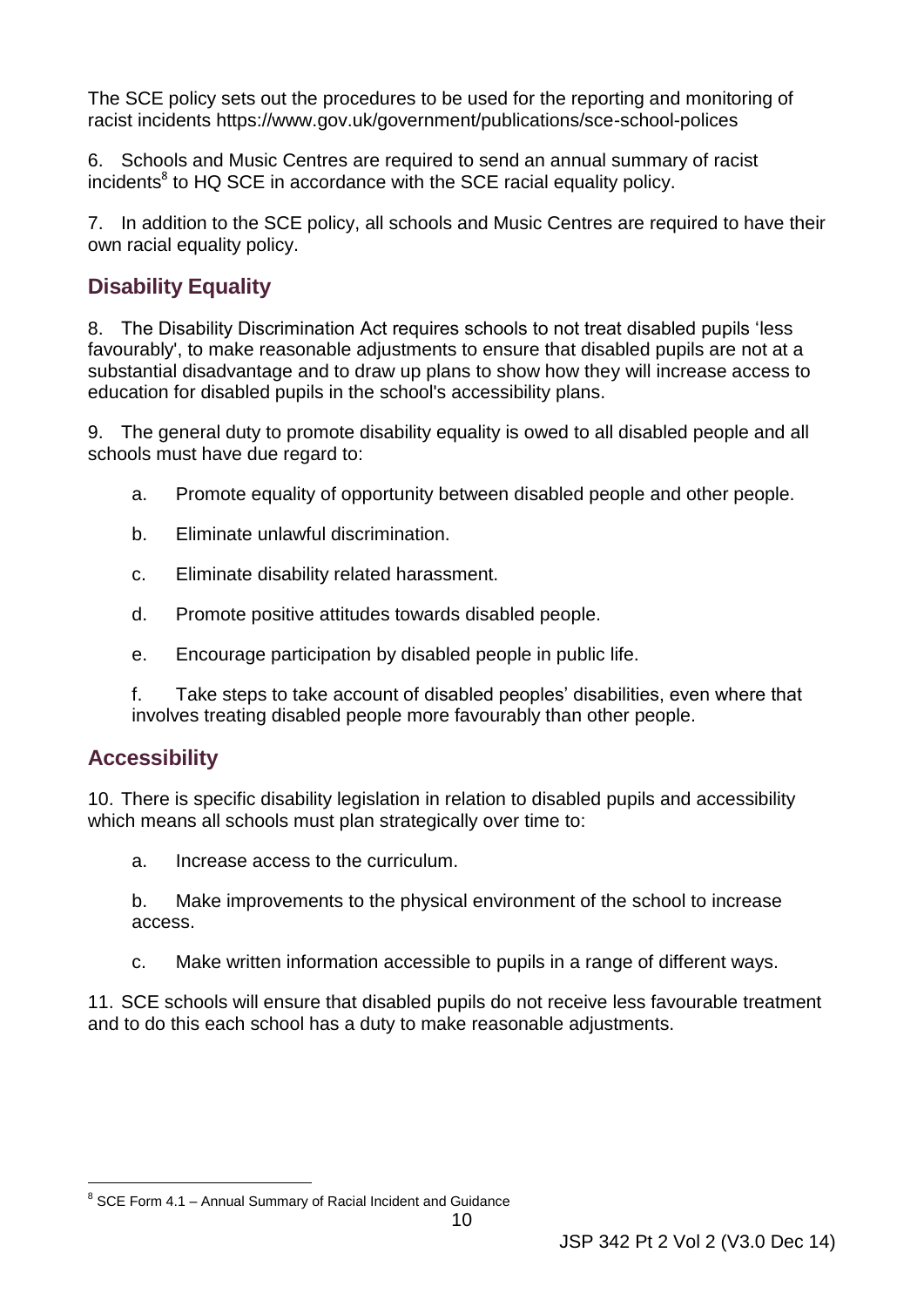#### <span id="page-16-0"></span> **Gender Equality**

12. The general duty to promote gender equality means that schools must have due regard to:

- a. Eliminate unlawful discrimination and harassment.
- b. Promote equality of opportunity between men and women, girls and boys.

#### <span id="page-16-1"></span>**Transgender**

 13. Transgender people are explicitly covered by the gender equality duty. The term transgendered refers to a range of people who do not feel comfortable with their birth gender. Each school will respect the confidentiality of those seeking gender re-assignment and will provide a supportive environment within its school community.

#### <span id="page-16-2"></span> **Age, Sexual Orientation, Religion and Belief**

 14. Schools must ensure that they do not discriminate on grounds of age, sexual orientation, religion or belief. Schools will seek to eliminate discrimination and harassment for these equality areas.

#### <span id="page-16-3"></span> **Pupil Complaints Procedure**

 be described and set out in a way which is accessible to pupils. 15. The SCE complaints procedure (see also Ch 7 below) contains a mechanism for pupils to raise complaints about school matters. At the first stage, the matter will be dealt with by the class or pastoral teacher. If unresolved at that stage, the matter may be referred the headteacher. If the matter remains unresolved it may be referred to a subcommittee of the School Governance Committee (SGC). Within this framework, each school should have its own procedure for dealing with complaints from pupils. This should

#### <span id="page-16-4"></span> **Insurance**

16. As a rule the MOD does not generally purchase insurance, preferring to bear the risk of receiving claims<sup>9</sup>.

 while acting within the scope of their authorised duties. This refers to all official activities authorised duties. 17. Outside the UK, the relevant MOD Area Claims Office is responsible for handling all claims at common law against the MOD or its employees in respect of damage to or loss of property and for personal injury or death caused or alleged to be caused by the MOD or its employees. This includes claims arising out of acts or omissions of SCE employees which SCE employees are required to carry out or agree to carry out as part of their

 $\overline{a}$ 13 DIN 2010DIN08-004: FI 04/10: Activities that are not covered by the MOD's self-insurance arrangements –Non-core MOD business activities: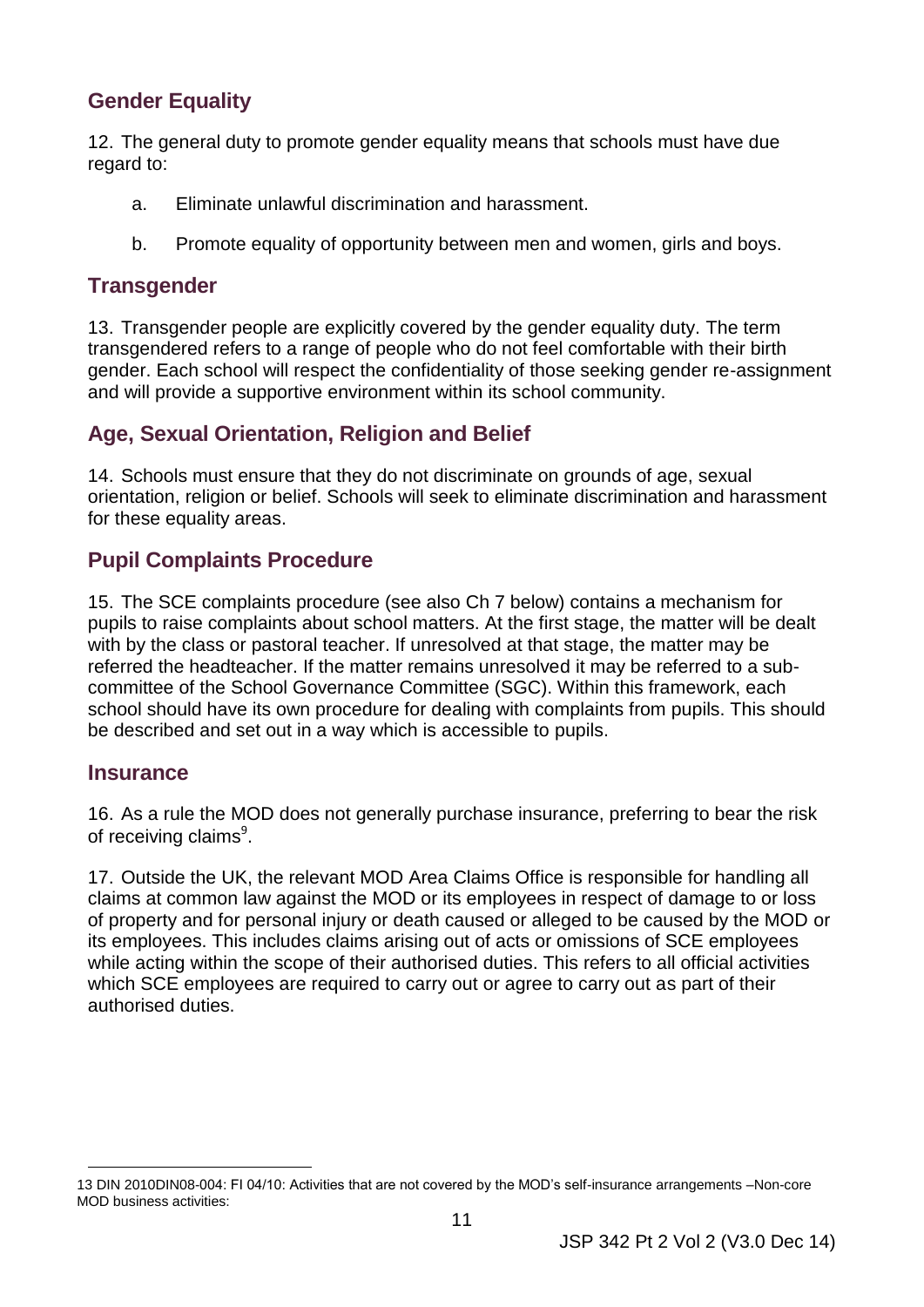18. The relevant Area Claims Offices for locations where there are SCE schools are as follows:

| <b>Claims Office</b>                                                                                                        | <b>Countries covered</b>                                        |
|-----------------------------------------------------------------------------------------------------------------------------|-----------------------------------------------------------------|
| Area Claims Office<br><b>North West Europe</b><br><b>BFG</b><br><b>BFPO 140</b>                                             | Germany<br><b>Netherlands</b><br><b>Belgium</b>                 |
| Area Claims Office<br><b>HQ Comd Sec</b><br><b>British Forces Cyprus</b><br>BFPO <sub>53</sub>                              | Cyprus                                                          |
| Naval Attaché<br><b>British Embassy</b><br>Rome                                                                             | Italy                                                           |
| <b>British Defence Liaison Staff</b><br><b>British High Commission</b><br>Ottawa                                            | Canada                                                          |
| Directorate of Safety & Claims<br>7th Floor Zone A<br><b>St Georges Court</b><br>London<br>WC <sub>1</sub> A <sub>2SH</sub> | <b>Belize</b><br><b>Brunei</b><br><b>Falklands</b><br>Gibraltar |

 19. There is no entitlement to compensation from public funds where the MOD or its servants are not to blame, or in relation to:

a. Unofficial or non-public activities on SCE school premises.

b. Certain school activities which do not form part of the normal school curriculum and which present unusual risks e.g. sailing, rock climbing.

c. Work experience in the UK other than in MOD establishments.

20. Parents of children attending SCE schools, FS1 settings and Music Centres are strongly advised to take out personal accident insurance for their children. Parents may also wish to consider insurance against loss or damage to their child's personal property.

 and which present unusual risks, pupils will be allowed to take part only where they are 21. In the case of school activities that do not form part of the normal school curriculum covered by an indemnity supported by an insurance policy. The insurance should be inclusive of personal accident and public liability cover.

 22. There may be occasions when the MOD needs to be protected against the risk of and those arising from other unofficial activities outside school premises with a public claims arising from unofficial activities on school premises such as car boot sales, dances, or other social events. It would be prudent for the school to consider covering such risks liability policy giving indemnity also to the MOD. The insurance may not, however, be paid for from public funds.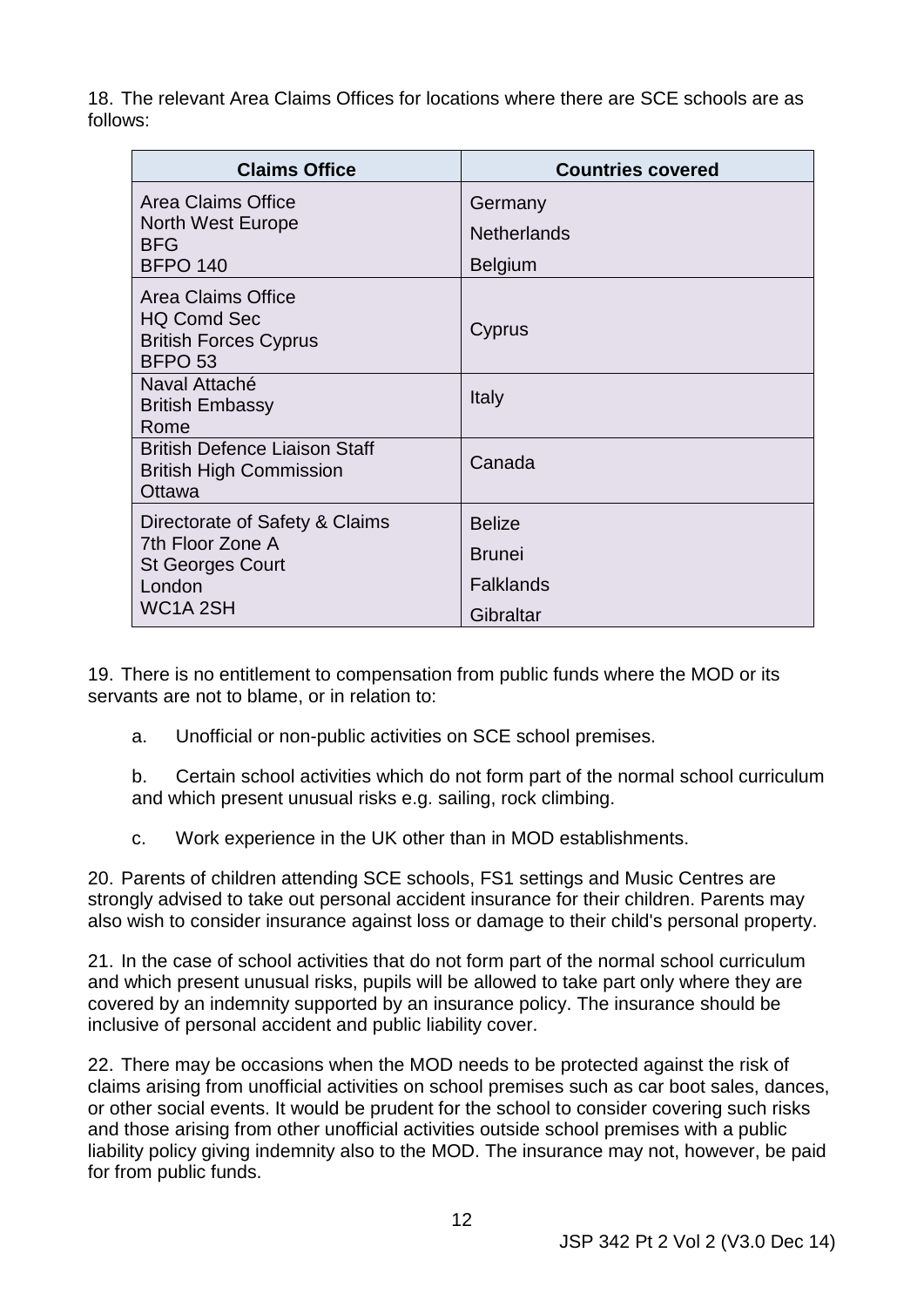### <span id="page-18-0"></span>**5 Record Keeping, the Curriculum and Assessment**

#### <span id="page-18-1"></span>**Pupils' Educational Records**

1. SCE schools, in keeping with schools in the UK, keep a record<sup>10</sup> for each pupil registered at the school.

 2. The curricular record is a formal record of a pupil's academic achievements, their other is comprised of any record of information – other than information which is processed by a skills and abilities, and progress in school. Any Personal Educational Plan (PEP) for a pupil is part of their educational record. In addition, the record includes any statement of Special Educational Needs (SEN) held in respect of the pupil. A pupil's educational record teacher solely for the teacher's own use.

 updated at least once every school year and be made available to parents/carers on 3. In SCE schools the headteacher is responsible for the day-to-day organisation, management, and control and processing of pupil records in accordance with rules and guidance and the Data Protection and Freedom of Information Acts. Pupil records must be request.

 4. Processing, in relation to information or data, means obtaining, recording or holding the information, or data or carrying out any operation or set of operations on the information or data, including:

- a. Organisation, adaptation or alteration of the information or data.
- b. Retrieval, consultation or use of the information or data.

c. Disclosure of the information or data by transmission, dissemination or otherwise making available.

d. Alignment, combination, blocking, erasure or destruction of the information or data.

#### <span id="page-18-2"></span>**The Curriculum**

 to the curriculum in England. For more information on the National Curriculum in England see Pt 2 Vol 1 Ch 2 of this JSP. 5. The curriculum in SCE schools complies with regulations and Education Acts relating

#### <span id="page-18-3"></span> **Examination Boards**

 schools; the degree of movement of pupils between schools during the process of GCSE courses (i.e. Years 10 and 11) is very small, and much less than the movement to and 6. It is no longer considered essential to coordinate syllabuses between secondary from schools in the UK, where a wide range of syllabuses are in use. Where pupils do transfer to SCE schools after beginning GCSE courses in other schools, every effort is made to support pupils on an individual basis.

<sup>-</sup><sup>10</sup> The Education (Pupil Information) (England) Regulations 2005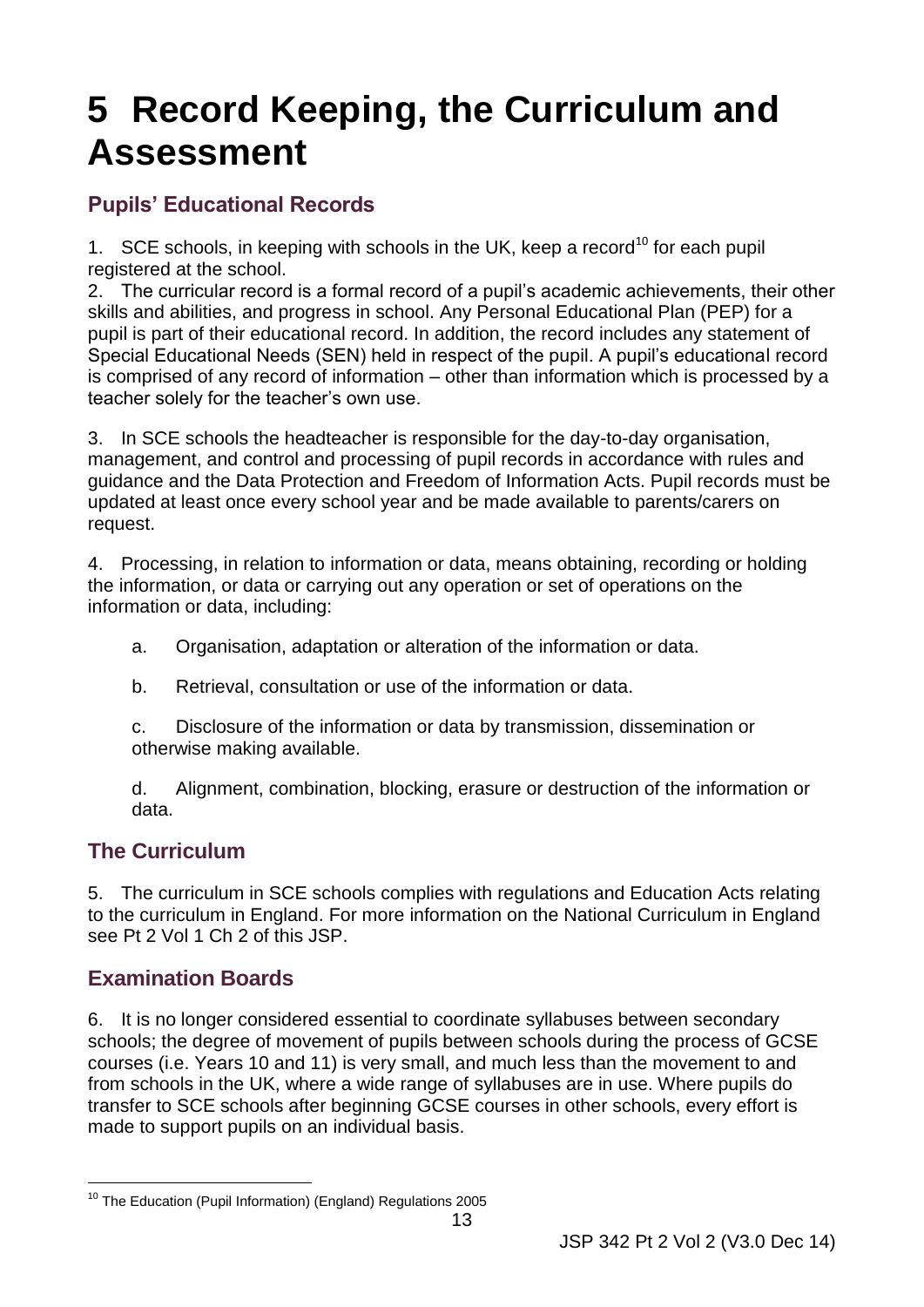#### <span id="page-19-0"></span>**Assessment**

 7. There are statutory assessment arrangements in the first year of primary school and assessment to a large degree but also, in some cases, externally set and marked or moderated tests. towards the end of key stages 1, 2 and 3. These arrangements involve teacher

 or primary schools are subject to 'baseline assessment'. The purpose of this is to give teachers an indication of what children know, understand and can do at the point when they start school with a view to providing suitable support and challenge from the outset 8. In common with maintained schools in England, all children starting SCE FS Settings and measure subsequent progress made.

goals and divided between the six areas of learning and development. 9. The Early Years Foundation Stage Profile (EYFS) is a national summative assessment completed by the end of FS2. This is informed by observations and assessments carried out by the school/setting to summarise their achievements of the Early Learning Goals. Teachers record achievement based on their observations of the child's activities throughout the Reception Year against 13 assessment scales, based on the early learning

goals and divided between the six areas of learning and development.<br>10. The DfE, in England, is the statutory body currently responsible for keeping assessment arrangements under review.

 authority for the qualifications taken at the end of Key Stage 4, which marks the end of compulsory education. Awarding bodies, subject to statutory regulation, offer a range of 11. The Office of Qualifications and Examinations Regulation (Ofqual) is the regulatory national qualifications.

 12. The majority of pupils take General Certificate of Secondary Education examinations on the subject, assessment schemes vary but always include externally set and marked (GCSEs) in a range of single general/academic or vocational/applied subjects. Depending assessment; there may also be internally marked and externally moderated assessment. Assessment may also include oral and practical assessment as well as written examinations.

#### <span id="page-19-1"></span> **Reports to Parents**

 pupils' reports. Schools may issue more than one report, provided that the minimum information is sent to parents by the end of the summer term. 13. Headteachers are responsible for ensuring that they send a written report to parents on their child's achievements at least once during the school year. The Education (Pupil Information) (England) Regulations and Amendments prescribe the minimum content of

#### <span id="page-19-2"></span> **School Leavers' Reports**

 14. Where a pupil leaves a SCE school at the end of compulsory schooling, headteachers will provide the pupil with a school leaver's report in place of the annual pupil report. The school leaver's report will be available no later than 30 September following the pupil's last year at the school. The school leaver's report will contain brief particulars of the pupil's progress and achievements in subjects and activities forming part of the school curriculum.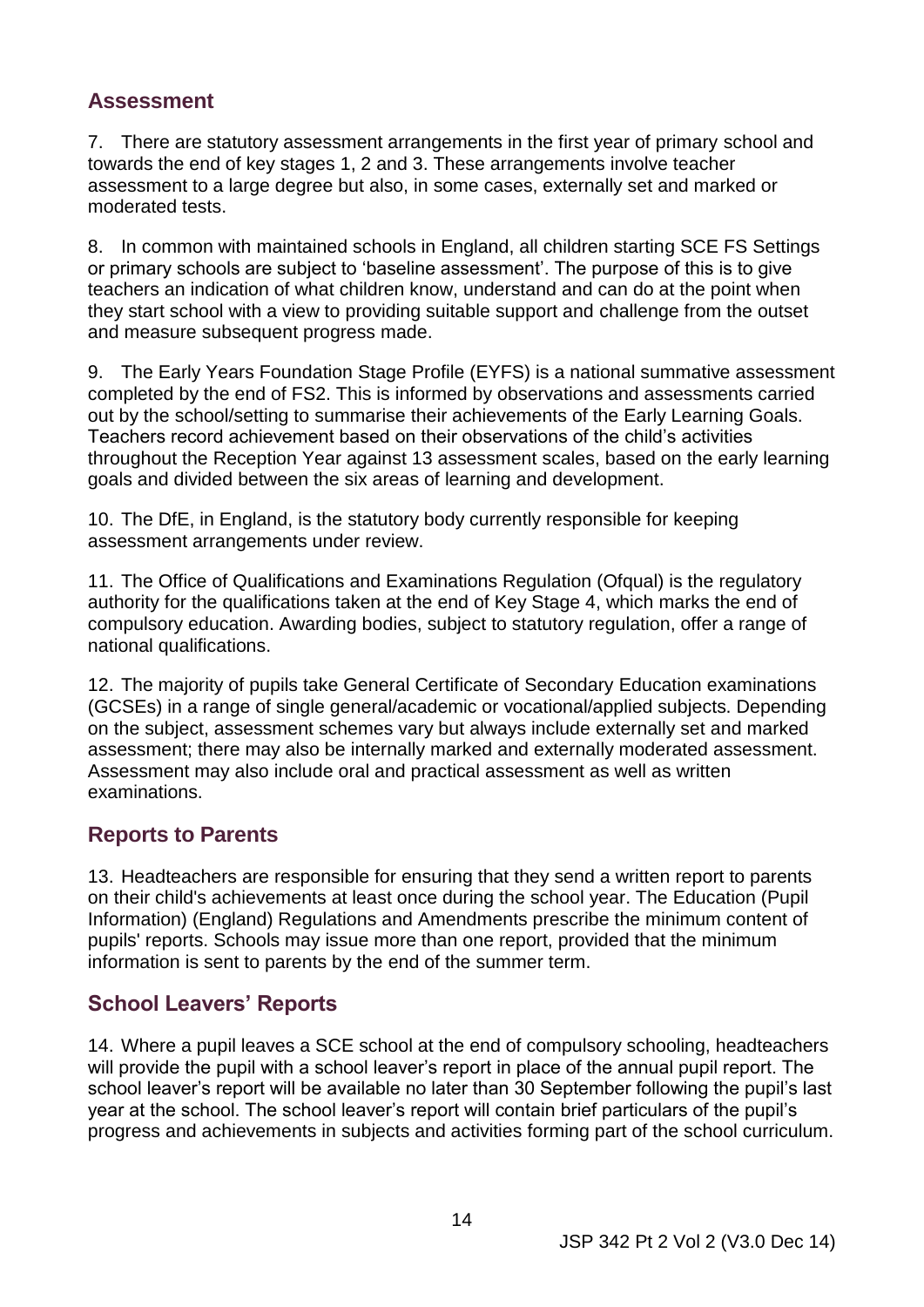#### <span id="page-20-0"></span> **Transfer of Pupil Records**

 electronically to the receiving UK school or Local Authority. In addition, the school should send a hard copy of the pupil's educational record to the receiving school. The 15. When a pupil leaves an SCE school, the Common Transfer File should be sent educational record shall have the meaning set out in The Education (Pupil Information) (England) Regulations 2005 or any successor thereto.

 personal education plan. The curricular record means a formal record of a pupil's 16. This includes the curricular record, any statement of educational needs and any academic achievements, his/her other skills and abilities and his/her progress in school e.g. school reports, assessment and examination results.

 parents to give to the receiving school. However, where valuable as demonstration of a examples of a pupil's work with the curricular record. 17. Exercise books and other examples of a pupil's work will usually be given to the pupil's progress in school and likely to be of particular benefit to a receiving school in setting work at the appropriate level, the head teacher has discretion to include key

examples of a pupil's work with the curricular record.<br>18. The inclusion of examples of a pupil's work is not a requirement, and should be used only sparingly.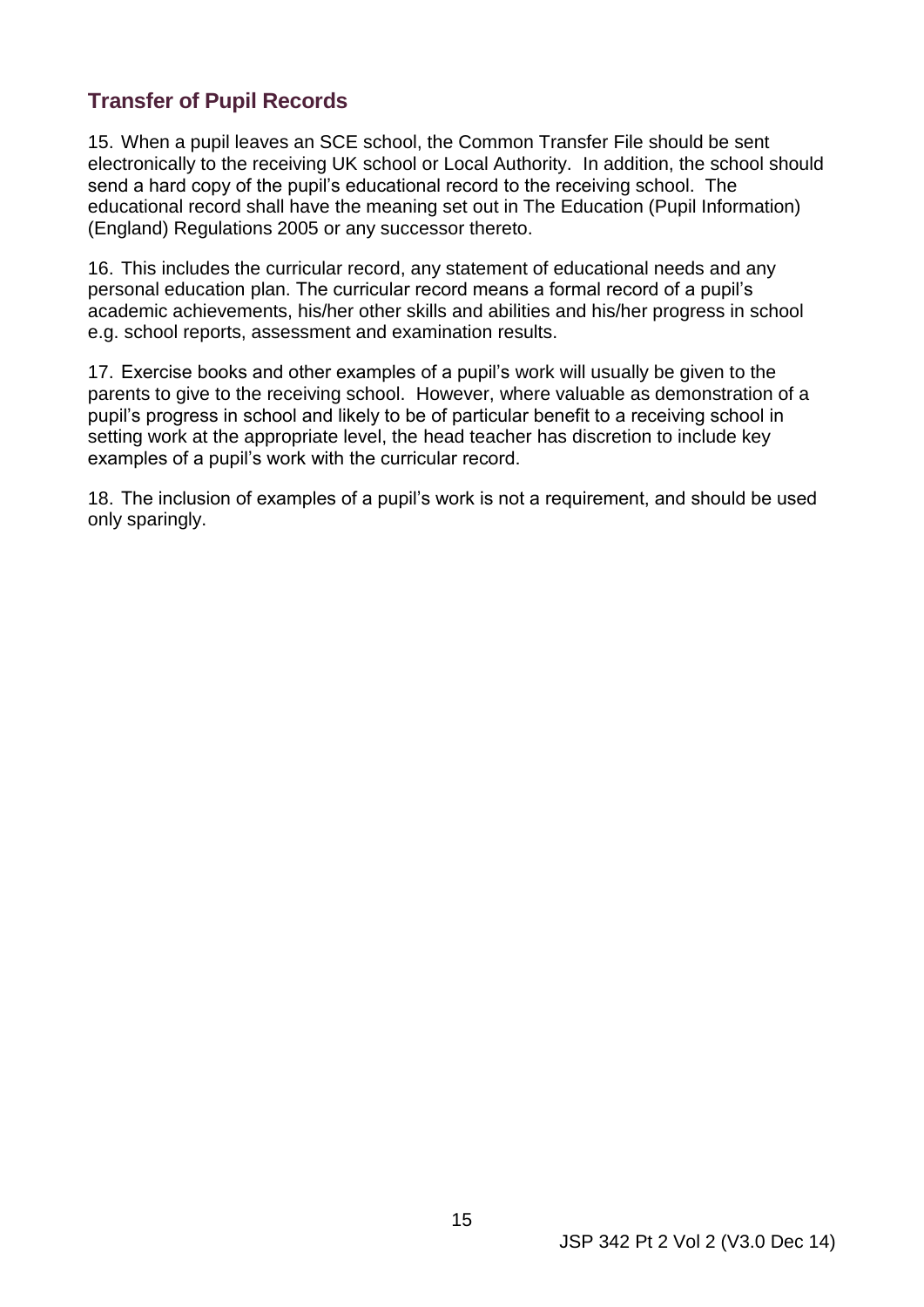# <span id="page-21-0"></span>**Needs in SCE Schools<br>
Special and Additional Educational Needs (SAEN) Provision in SCE 6 Provision of Special and Additional**

# <span id="page-21-1"></span>**Schools**

 1. See also Pt 2 Vol 1 of this JSP and JSP 820 Tri Service Disability and Additional Needs Policy.

2. SCE supports inclusion and makes provision for children with a wide range of special and additional educational needs. However, SCE does not have any special schools, special units or pupil referral units, and cannot make provision overseas for the complete range of special additional needs. This is particularly so for children with severe, profound and complex needs that require specialist provision that is not available within SCE.

 same extent as UK schools, or varies between Command areas. For example, speech and 3. Support for medical or other non-educational needs is not always available to the language therapy support is not available to all SCE schools.

4. Although it is not possible to meet all needs, SCE strives to be as inclusive as possible. The SCE policy for Special Educational Needs states:

*"SCE is fully committed to provide an education system that is inclusive, and seeks to promote a sense of community and belonging for all pupils."* 

*and:* 

 *remove barriers to learning and participation, giving every child the opportunity to "As part of SCE strategy for equal opportunities, the SAEN policy positively seeks to develop and extend their potential."* 

**Additionally,** *"SCE will seek to ensure that all children achieve the* highest possible level in the Every Child Matters five outcomes."

Family Services Centres located in Germany and Cyprus. 5. Schools are supported in meeting children's special and additional educational needs by a team of Inclusion Support and Development Teachers, Senior Educational Psychologists and Senior Education Social Workers who are based in SCE Pupil and

 schools and Local Authorities in England. 6. Although UK education law does not apply overseas, SCE policies and procedures correspond as closely as possible to the guidance and statutory requirements applicable to

#### <span id="page-21-2"></span> **SCE Accessibility Strategy and School Accessibility Plans**

 7. Although not bound by UK education law, within the spirit of the The Equality Act 2010: so far as possible, to prevent discrimination against disabled pupils and to increase the Advice for schools and the reasonable adjustments for disabled pupils (2012)SCE seeks, accessibility of schools to disabled pupils.

8. Against the background of the SCE Accessibility Strategy, all SCE schools and Music Centres are required to produce their own Accessibility Plans, showing how, over time,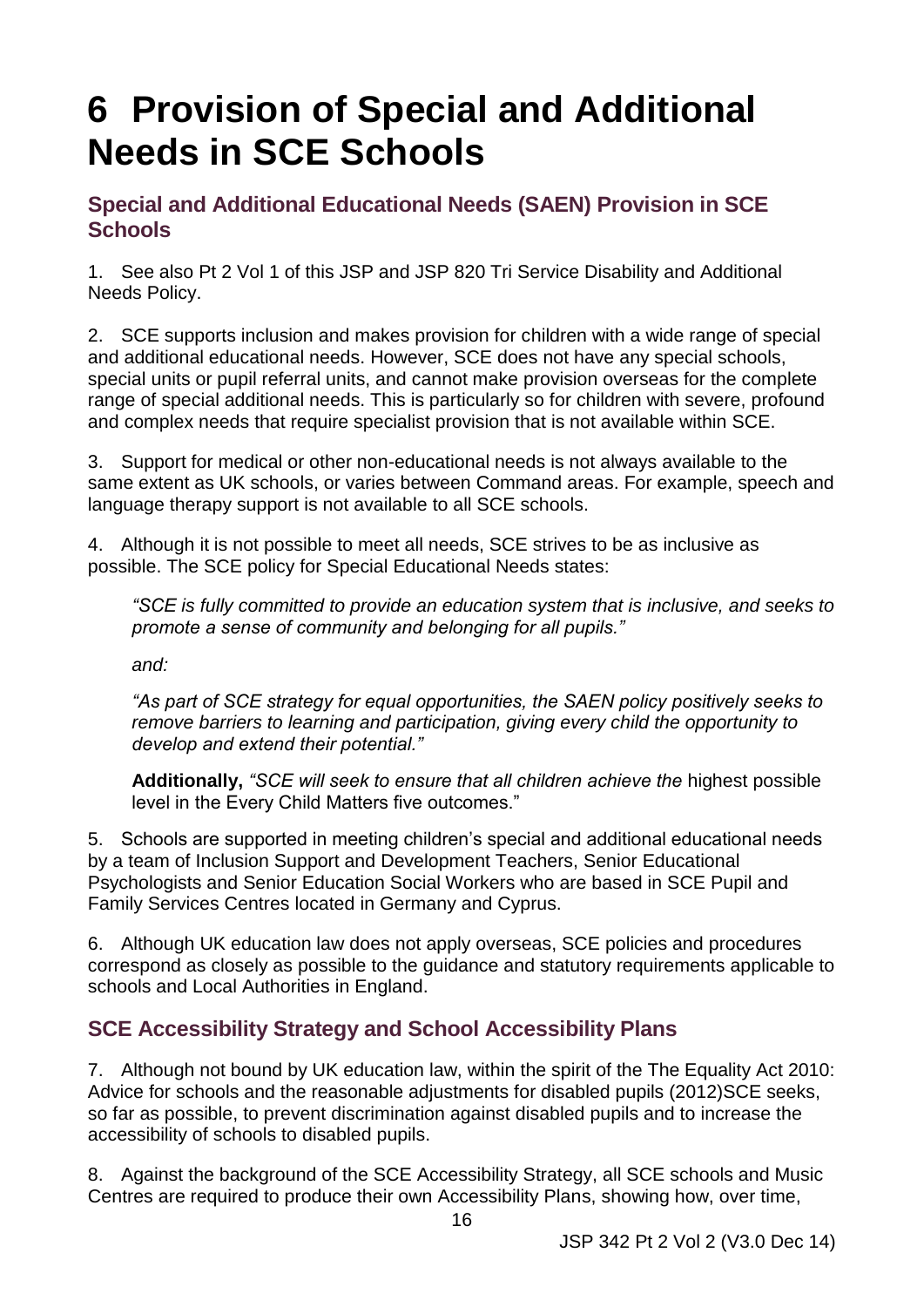pupils can access education and associated services, and improve the delivery of information to disabled pupils. Schools with associated Foundation Stage 1 (FS1) settings they will progressively increase the extent to which disabled pupils can participate in the curriculum, improve the physical environment to increase the extent to which disabled should include those settings within their Accessibility Plans.

9. School Accessibility Plans should be presented to the School Governance Committee (SGC) for approval. Progress in relation to the Plan should be reported regularly to the SGC.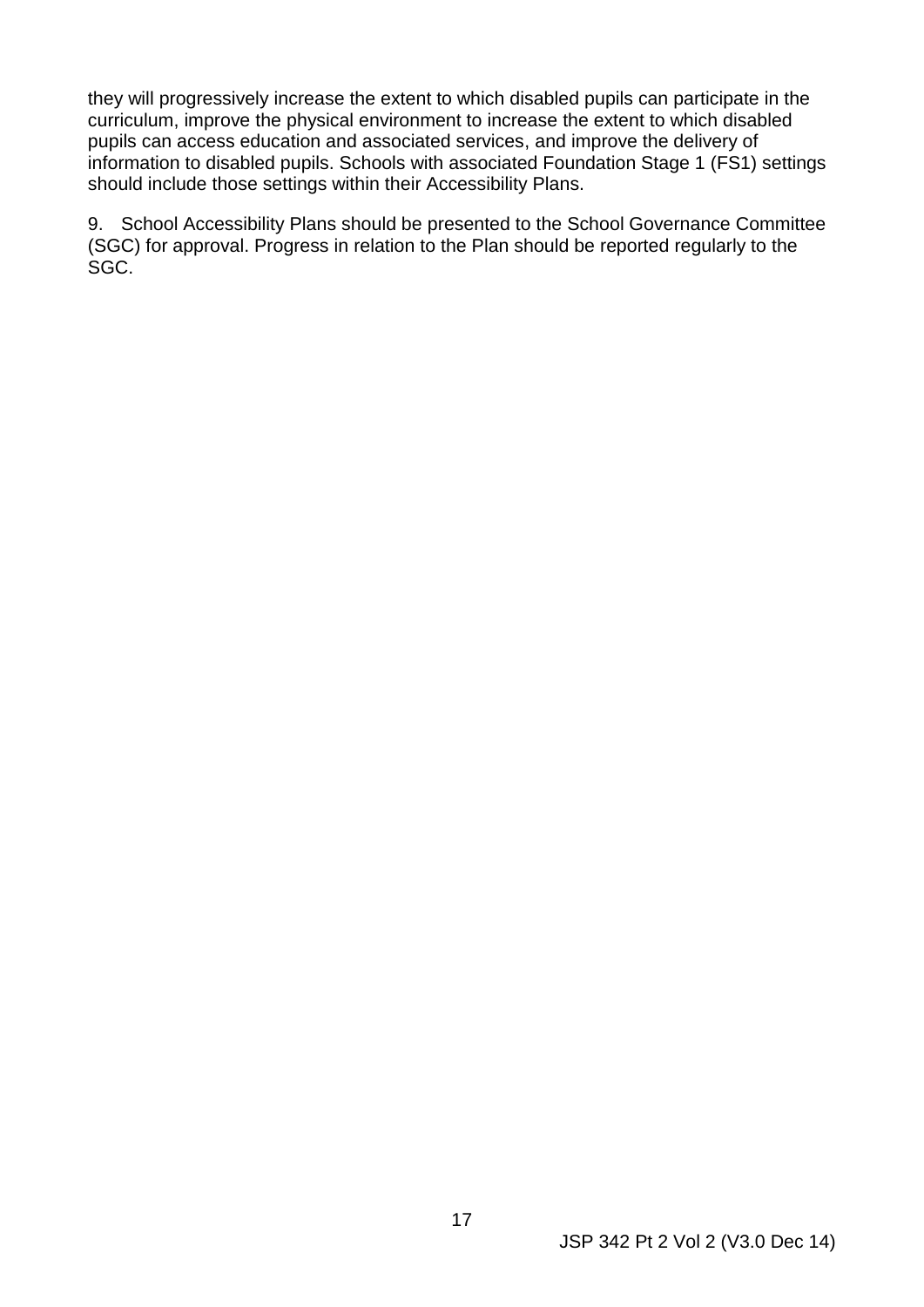# <span id="page-23-0"></span>**7 SCE Complaints Procedure**

#### <span id="page-23-1"></span> **General Principles**

1. Each school must have its own complaints procedure. On admission of a child, parents must be provided with information about the school and SCE complaints procedures. Parents and schools should work together to solve problems which arise, but parents have access to Headteachers, the Director of Education SCE and ultimately Dir CYP to assist in solving more difficult problems.

Full details of the SCE complaints procedure can be found at:

[https://www.gov.uk/government/uploads/system/uploads/attachment\\_data/file/338993/Compl](https://www.gov.uk/government/uploads/system/uploads/attachment_data/file/338993/Complaints_Procedure_31_July_2009_1_.pdf)  [aints\\_Procedure\\_31\\_July\\_2009\\_1\\_.pdf](https://www.gov.uk/government/uploads/system/uploads/attachment_data/file/338993/Complaints_Procedure_31_July_2009_1_.pdf)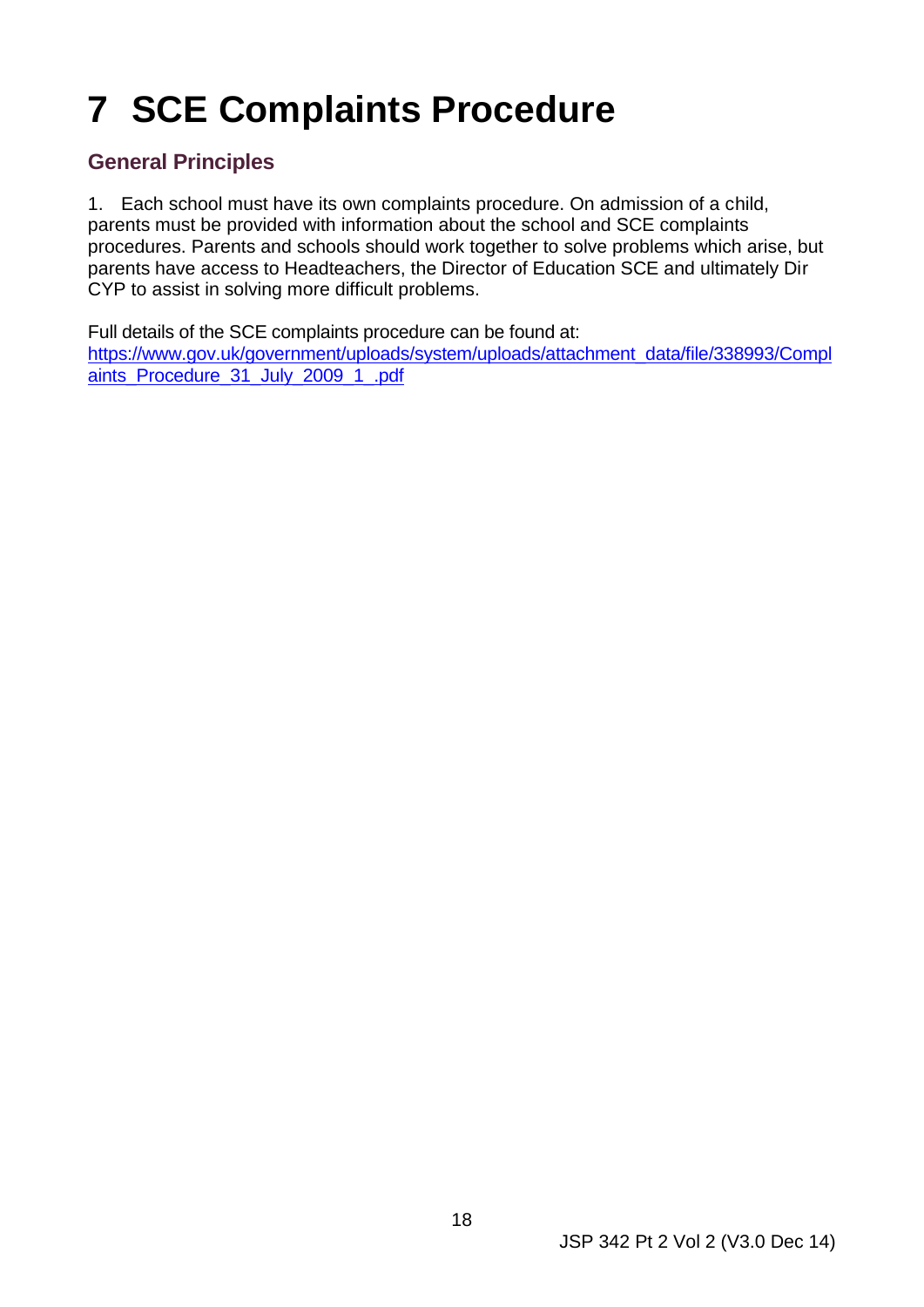## <span id="page-24-0"></span>**8 Governance of SCE Schools**

#### <span id="page-24-1"></span> **SCE School Governance Committees**

 2014), more on this to follow. 1. The governance arrangements of SCE schools are currently being reviewed, (Aug